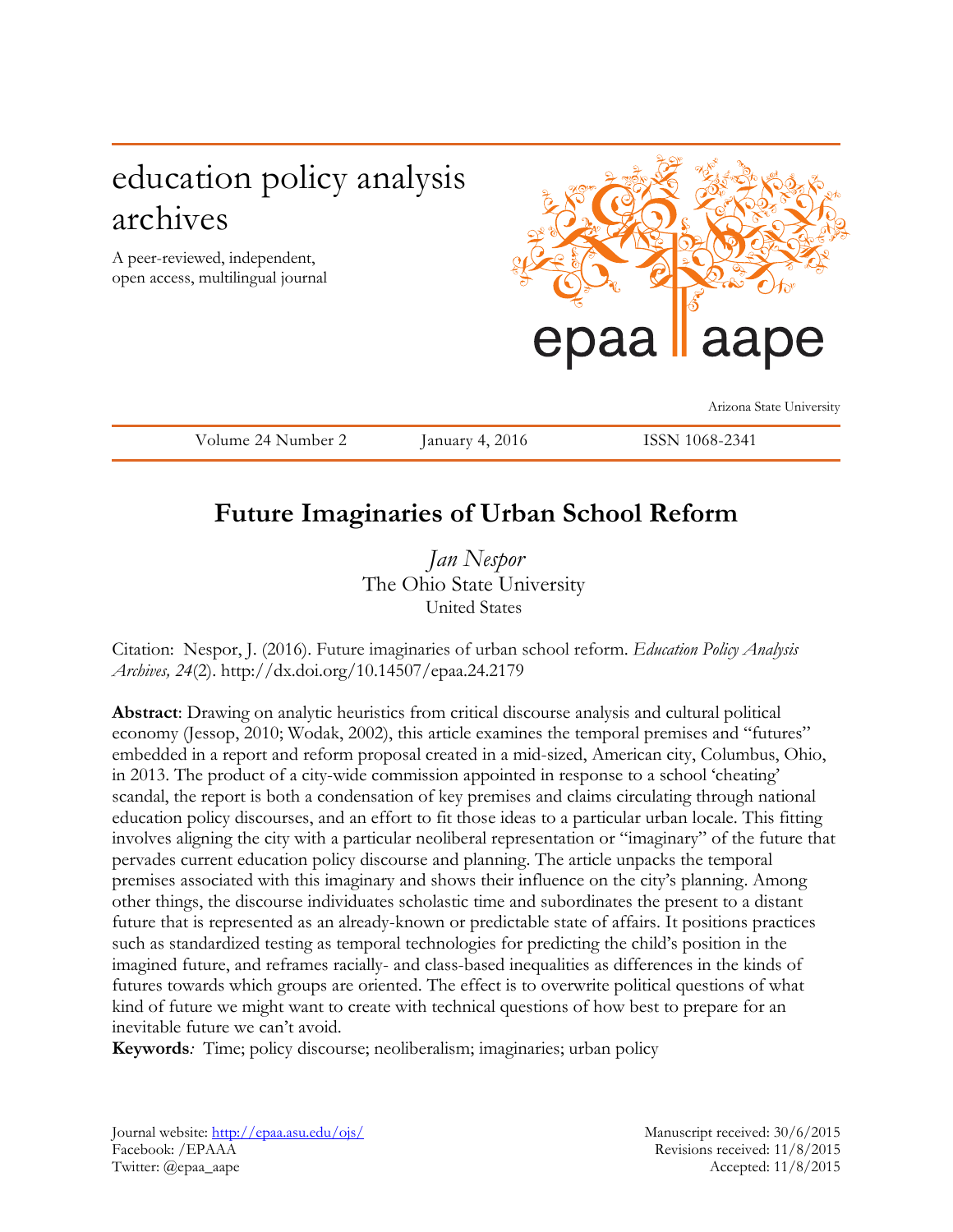#### **Imaginarios futuros de reformas escolares urbanas**

**Resumen**: Partiendo de la heurística analíticas de el análisis del discurso crítico y la economía político-cultural (Jessop, 2010; Wodak, 2002), este artículo examina las dimensiones temporales y "futuros" incorporados en un informe y propuesta de reforma creada en una ciudad estadounidense de tamaño medio, Columbus, Ohio, en 2013. El producto de una comisión con representantes de toda la ciudad y nombrado en respuesta a un escándalo de fraude escolar, el informe es a la vez una condensación de las demandas que circulan a través de los discursos de política educativa nacional, y un esfuerzo para adaptar esas ideas a una localidad en particular. Esta adaptación implica la alineación de la ciudad con una representación neoliberal o "imaginario" del futuro que impregna el discurso actual de política educativa y planificación. El artículo de-construye las dimensiones temporales asociadas a ese imaginario y muestra su influencia en la planificación de la ciudad. Entre otras cosas, el discurso individualiza el tiempo escolar y subordina el presente para un futuro lejano que se representa como un estado de asuntos ya conocido o previsible. Posiciona prácticas tales como las pruebas estandarizadas como las tecnologías temporales para predecir la posición de los niños en el futuro imaginado, y replantea las desigualdades raciales o de clase como las diferencias en los tipos de futuros hacia los que se orientan los grupos. El efecto es inscribir cuestiones políticas de qué tipo de futuros podríamos querer crear dentro de cuestiones técnicas como la mejor manera de prepararse para un futuro inevitable.

**Palabras clave:** Tiempo; discurso político; neoliberalismo; imaginarios; política urbana

#### **Futuro imaginário de reforma da escola urbana**

**Resumo**: Com base na heurística analítica do análise de discurso crítico e economia políticacultural (Jessop, 2010; Wodak, 2002), este artigo examina as dimensões temporais e o "futuro" incorporados a um relatório e proposta de reforma de uma cidade americana de médio porte, Columbus, Ohio, em 2013. Produto de uma comissão com representantes de toda a cidade em resposta a um escândalo de fraude acadêmica, o relatório é tanto uma condensação das demandas que circulam através de discursos de política nacional de educação, e um esforço para adaptar estas idéias a uma determinada localidade. Esta adaptação envolve o alinhamento da cidade com uma representação neoliberal de um futuro "imaginário" que permeia o discurso atual da política e planejamento educacional. O artigo desconstrói as dimensões temporais associadas ao imaginário e mostra sua influência no planejamento da cidade. Entre outras coisas, o discurso individualiza o tempo escolar subordinado o presente para um futuro distante, que é representado como um estado de assuntos conhecidos ou previsíveis. Posiciona práticas, tais como testes padronizados, como as tecnologias temporárias para prever a posição das crianças no futuro imaginado, e repensa as desigualdades e diferenças raciais e de classe como tipos de futuro para o qual os grupos se direcionam. O efeito é registrar as questões políticas do que tipo de futuro podemos querer criar como questões técnicas, e como a melhor maneira de se preparar para um futuro inevitável.

**Palavras-chave:** Tempo; discurso político; neoliberalismo; imaginária; política urbana

#### **Future Imaginaries in Urban School Reform Discourse**

The recommendations included in this report are steps we can begin now, everywhere . . . to get our children and our city ready for the bright future that awaits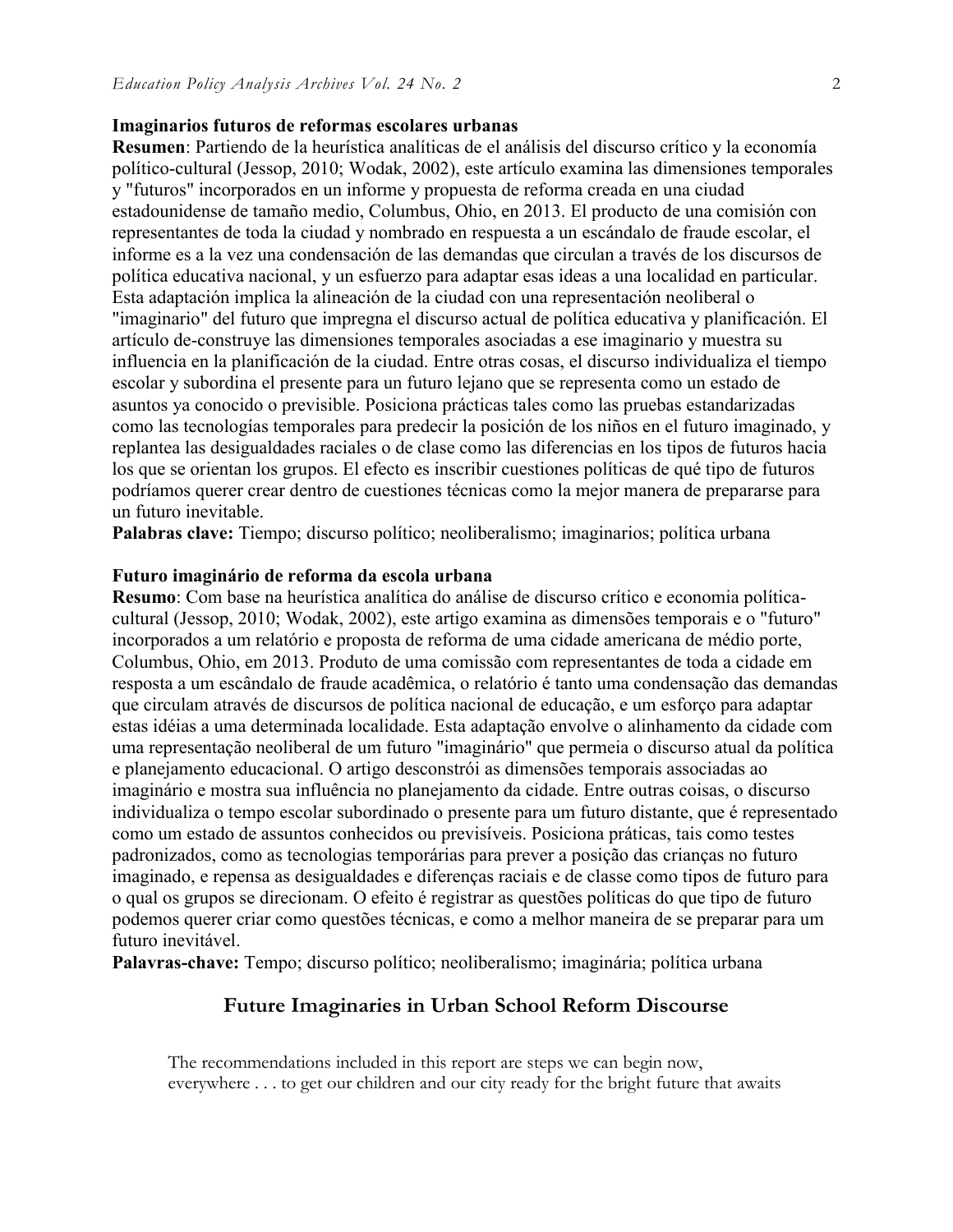l

us. (*Future Ready Columbus: Assuring Student Success for the Workforce of Tomorrow*. Final Report, Columbus Education Commission, 30 April, 2013, p. 3)

The future is an operational medium for policy actors. Portraying it as inevitable, not a world to create, but one that "awaits us," shifts debate from political questions around the kinds of futures we should work towards, to technical questions of how to prepare for the one allotted to us. Policy decisions become matters of "prospective necessity" (Bourdieu, 1977, p. 8), actions *required* by the future, and the present becomes preparation for what's to come.

This article uses a case study of urban school reform to examine how such futures function in the core premises of education policy. There are several aims. One is to show how the particular version of the future currently favored in American policy discourse is linked to neoliberal logics that individuate scholastic time and marginalize the city in policy-making. Another is to explicate how basic elements of national reform efforts, such as standardized testing, need to be understood in part as temporal technologies for subordinating the present to the imagined future. A third aim is to show the alignment of city-level plans with national discourses involves recasting social as temporal difference – in the case examined here, by reframing class and racial inequalities as differences in students' futures.

My empirical focus is a reform proposal created in a mid-sized, American city, Columbus, Ohio, in 2013. Revelations that Columbus officials had falsified student data to improve ratings forced the resignations of a number of school administrators, including the long-serving superintendent, and led to criminal investigations and threats of state intervention<sup>1</sup>. This destabilization of the existing governance structure, in which authority rested in an elected school board and a strong superintendent, created a moment of opportunity for the Mayor and city's business community to claim direct control over education issues. Realizing that opportunity, however, meant getting voter approval for the change – what one might call the infra-policy work of creating the conditions of possibility for policy implementation. In this case, the problem was less to convince voters that school reform was needed, than to convince them that a new centralized governance regime was required to direct that reform.

The Mayor and City Council president went about this by creating a "Columbus Education Commission" (CEC), and charging it with developing a plan that would "enable all of our children to succeed in the city's vibrant, growing economy," make the city "a global leader in developing the highly skilled, creative, entrepreneurial workforce that will propel economic growth in the 21st Century," and "leverage the resourcefulness of our entire community to meet these goals."<sup>2</sup>

Such commissions can be understood as devices that allow local elites – and most of the CEC's 25 members were presidents or vice-presidents of local banks and non-profits – to control the definition of public issues and possible responses to them (Holland et al., 2007, p. 156).<sup>3</sup> By

<sup>&</sup>lt;sup>1</sup> By early 2013 the state legislature was considering school-takeover legislation for Columbus (Bush & Siegel, 2013, April 17), a move that would reduce local power rather than centralize in the hands of the city elite. The plan analyzed here can be read in part as an effort to forestall such an incursion.

<sup>&</sup>lt;sup>2</sup> The elected School Board voiced its objections to the Commission, putting forward a resolution asking the Commission to clarify its aims, and reasserting its own legal authority over school governance, as well as the rights of citizens to "democratically elect the leaders of its school district." This had no impact on the Commission process.

<sup>&</sup>lt;sup>3</sup> The work of commissions and task forces changes with political context. A 1968 'Columbus Education Commission' relied mainly on the testimony of city residents in contrast to the 2013 Commission's emphasis on national experts. It focused on "equality of opportunity," whereas the word "equality" does not appear in the 2013 Report.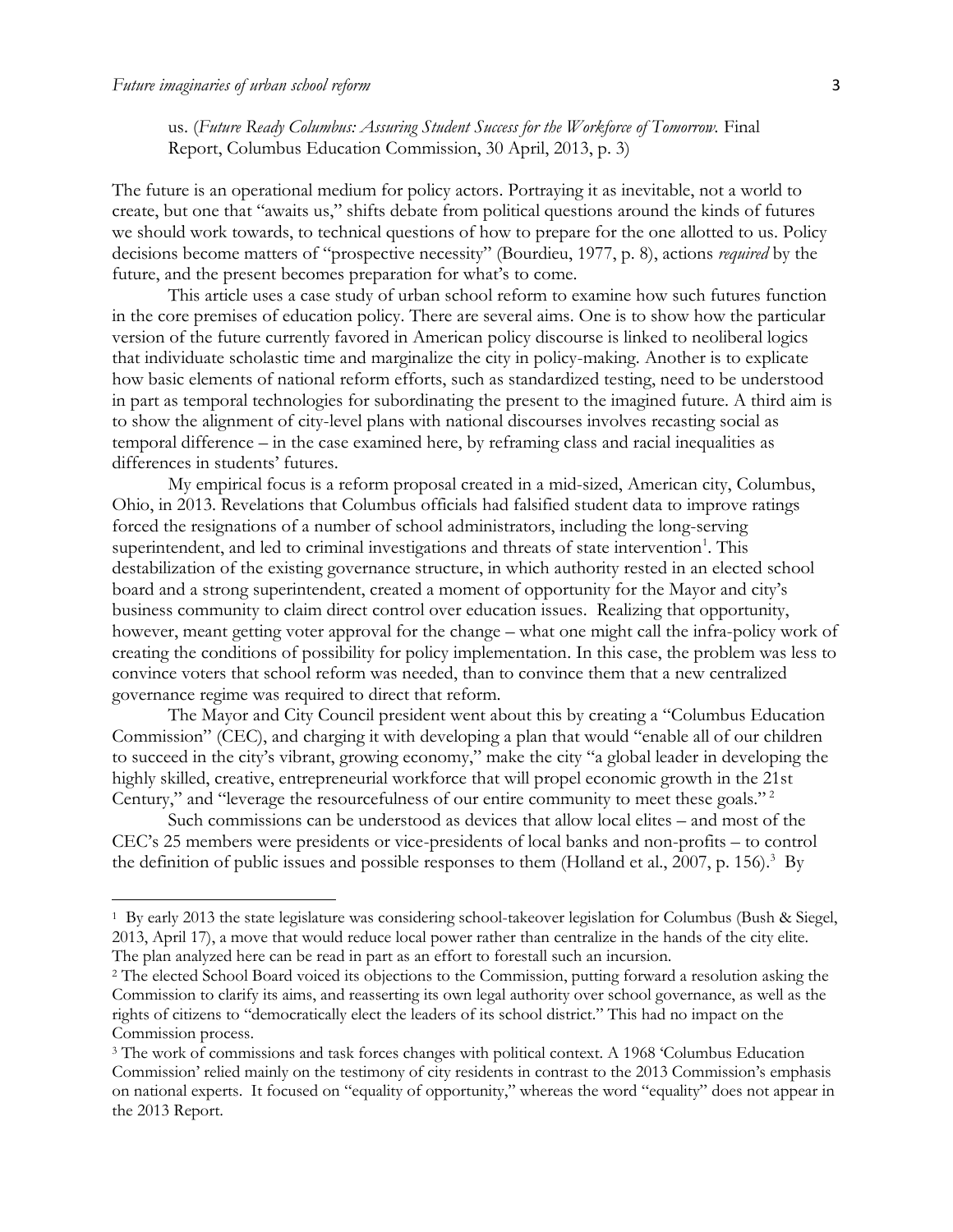staging information spectacles around the public testimony of community members and national experts, they also allow city leaders to present the resulting proposals as the products of inclusive processes. The CEC was careful thus to explain that it had:

gathered input from nearly 60 local and national experts; reviewed dozens of research reports, articles and books; made seven school visits; conducted 17 public events such as community forums for neighborhood residents, parents, teachers, young professionals and cultural groups; and sought community generated education-improvement ideas using television advertising, social media and a postcard campaign. (CEC, 2013, p. 17)

The Commission's 107-page Final Report – *Future Ready Columbus: Assuring Student Success for the Workforce of Tomorrow* (CEC, 2013) – provides the material on which most of the analysis below is based. Such reports symbolize a "search for the truth" (Ashforth, 1990, p. 9), combining "expert" testimony with narratives of risk and problematizing comparisons, to legitimize proposed change agendas. In passages such as the one below, for example, the CEC points to cities around the country that are better prepared for, or moving faster towards the future than Columbus, and links their advances to the use of "new digital technologies." An expert identified through affiliations with technology-linked foundations and firms is then used to explicitly cited to buttress the claim that digitization is essential for breaking with the past and moving towards the future.

From California to Maine, states and individual school districts are adopting new ways of engaging students, often through new digital capabilities that didn't exist even a few years ago. Pioneering schools like The Carpe Diem High School in Yuma, Arizona, the KIPP Empower Academy in Los Angeles, and the Long Beach, California, public school district are proving that well-structured blended learning environments and innovative teaching methods can result in better student achievement. . . . Commissioners also heard from leading experts, including Tom Vander Ark, founder of GettingSmart.com and former Executive Director of Education for the Bill & Melinda Gates Foundation.

Vander Ark noted that the shift taking place in education isn't simply a move from print to digital, but in the way learning happens. These changes range from greater individualization in learning plans, to how teachers teach, to where learning occurs.

"We built the (old) system as best we could and organized kids by birthday, and then batch processed them through the system," he said. "We're now starting to build schools that meet kids where they are." That includes the ability to change the pace of education to each individual child's ability (CEC, 2013, p. 55).

The prominence given to Vander Ark in this passage is typical of the way the Report tries to establish its "truths." A key part of a commission's work is to "scan" the national (or international) policy environment (McCann & Ward, 2010, p. 175) for tropes that can be incorporated into its own plans. Among other things, this ensures that local vocabularies, images, and narratives mesh with those of national corporate and governmental actors. As Ashforth (1990) suggests, public commission meetings are "theaters of power" in which elites try to "authorize a form of social discourse" (pp. 7, 9) – in this case, what I describe below as a "neoliberal" discourse. But they are also theaters in which the commission tries to authorize *itself* through alignment with the discourse of dominant institutions.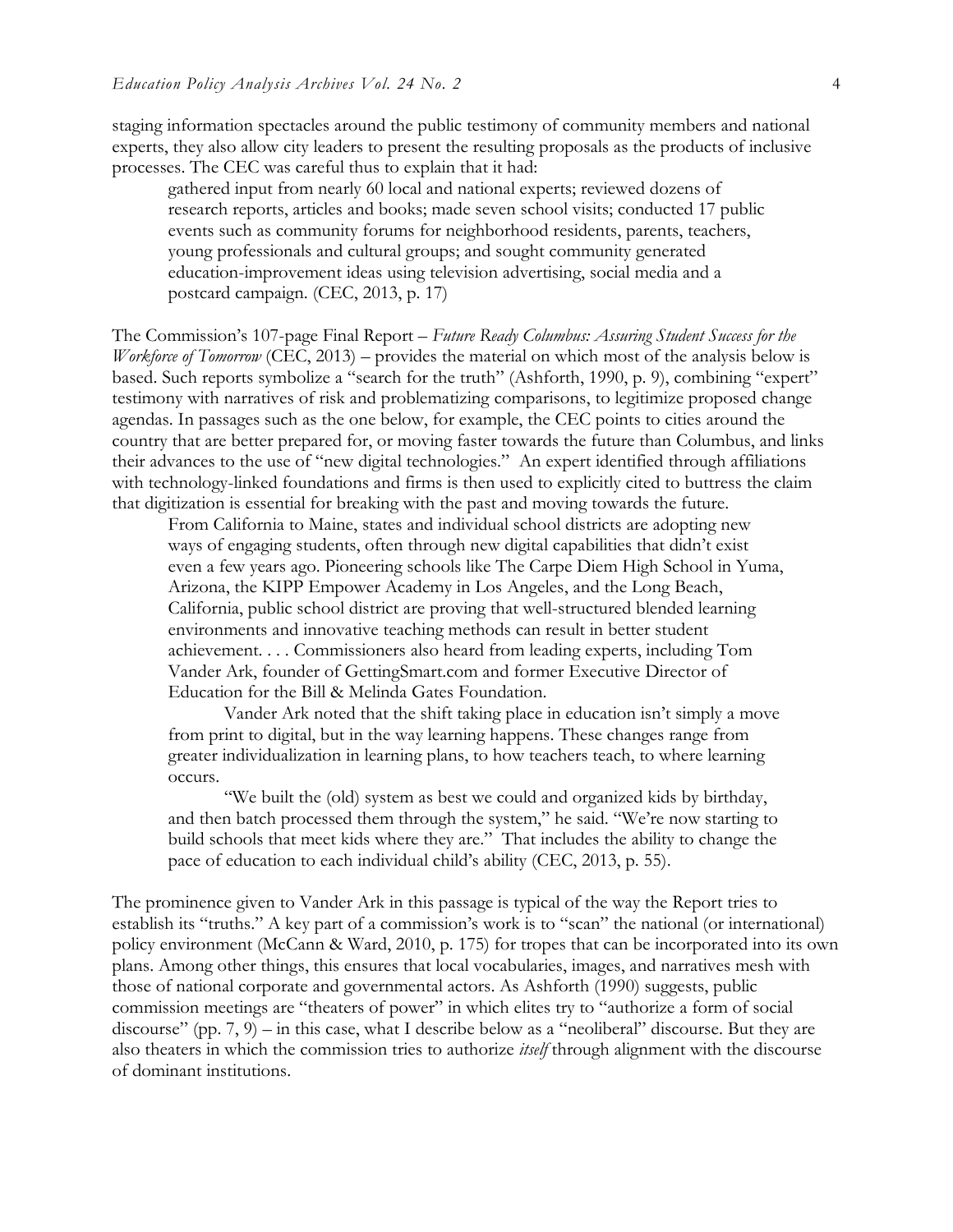#### *Future imaginaries of urban school reform* 5

One key to such alignments is the presentation of findings as flowing directly from national experts such as Vander Ark. Although many of those making presentations to the CEC were from the Columbus area, the report's key assertions, like the one above, were presented and justified through reference to national "policy peddlers and gurus" (Peck & Theodore, 2010, p. 170) representing corporations, online universities, charter school networks, think tanks, venture capital firms, and technology-linked foundations (cf. Cook & Ward, 2012, p. 140; Prince, 2013, Larner & Laurie, 2010; Peck & Theodore, 2012, p. 22). The basic sections of the report are corresponding divided into subsections with the headings "What the Community Said," and "What the Research and the Experts Tell Us." The privileged role given the latter in the CEC report is suggested by the difference in verbs: "said" implying an expression of opinion, "tell" with connotations of instruction or direction – direction the Commission takes without qualification. That is, the report does not acknowledge differences among experts' claims or compare their views, but instead positions itself as a neutral conveyor of ideas, as if relaying indisputable information in "a linear process of direct knowledge transfer" (McFarlane, 2011 p. 135). The text thus piles up images and ideas without explaining, for the most part, how one fits with the others. This allows the Commission to claim the authority of all the experts it cites (and the organizations they represent), and at the same time implicitly invites those experts to acknowledge their links to the city's efforts. Vander Ark, the expert mentioned in the quotation above, thus praised the city's efforts in a blog posting, and criticized the local school governance regime those efforts were meant to displace:

[Mayor Michael Coleman](http://mayor.columbus.gov/) is spending his political capital trying to give Columbus kids a shot. "The mayor and business community want to affect HUGE changes in Columbus education," said a veteran Ohio observer. . . It's great to see so much community support for better student outcomes in Columbus but odd and sad to see the district largely missing in action (Vander Ark, 2013a).

There is no suggestion in the Report (or the discourse it draws on) that consultant-experts need to know or learn anything about the local setting, or that the ideas or models they advance might need modification to work in Columbus. Rather, the implication is that the city and its schools must change to fit themselves to the experts' ideas. The CEC Report is less a critical synthesis, then, than a kind of third-party ventriloquy in which the city is made to speak at times with the voices of national experts, and thereby demonstrate its alignment with the neoliberal discourse and future imaginary they articulate.

#### **Discourse, Neoliberalism, and the Imaginary**

These terms, discourse, neoliberalism, and imaginary, require explanation. All are ambiguous. "The imaginary" is been defined in radically different ways (e.g., Castoriadis, 1987; Graeber, 2007; Taylor, 2002), "discourse" has multiple, "fluctuating" meanings (Foucault, 1972, p. 80), and "neoliberalism," most agree, is a doctrine that "morphs" and "mutates" over time (Brown, 2015, p. 48; Mirowski, 2013, p. 50).

I'll begin with the imaginary. Using a definition from critical discourse analysis, imaginaries are "representations of how things might or could or should be. . . . projections of possible states of affairs, 'possible worlds'" (Chiapello & Fairclough, 2002, p. 195). One can thus speak of economic imaginaries (Jessop, 2013), urban imaginaries (e.g., Mah, 2012), educational imaginaries, and so on, each a constellation of ideas, narratives, images, or maps of a future. Their function is to provide a basis for taking actions which have otherwise unknowable consequences. Thus in Jessop's (2013) definition, an imaginary allows people to make sense of their: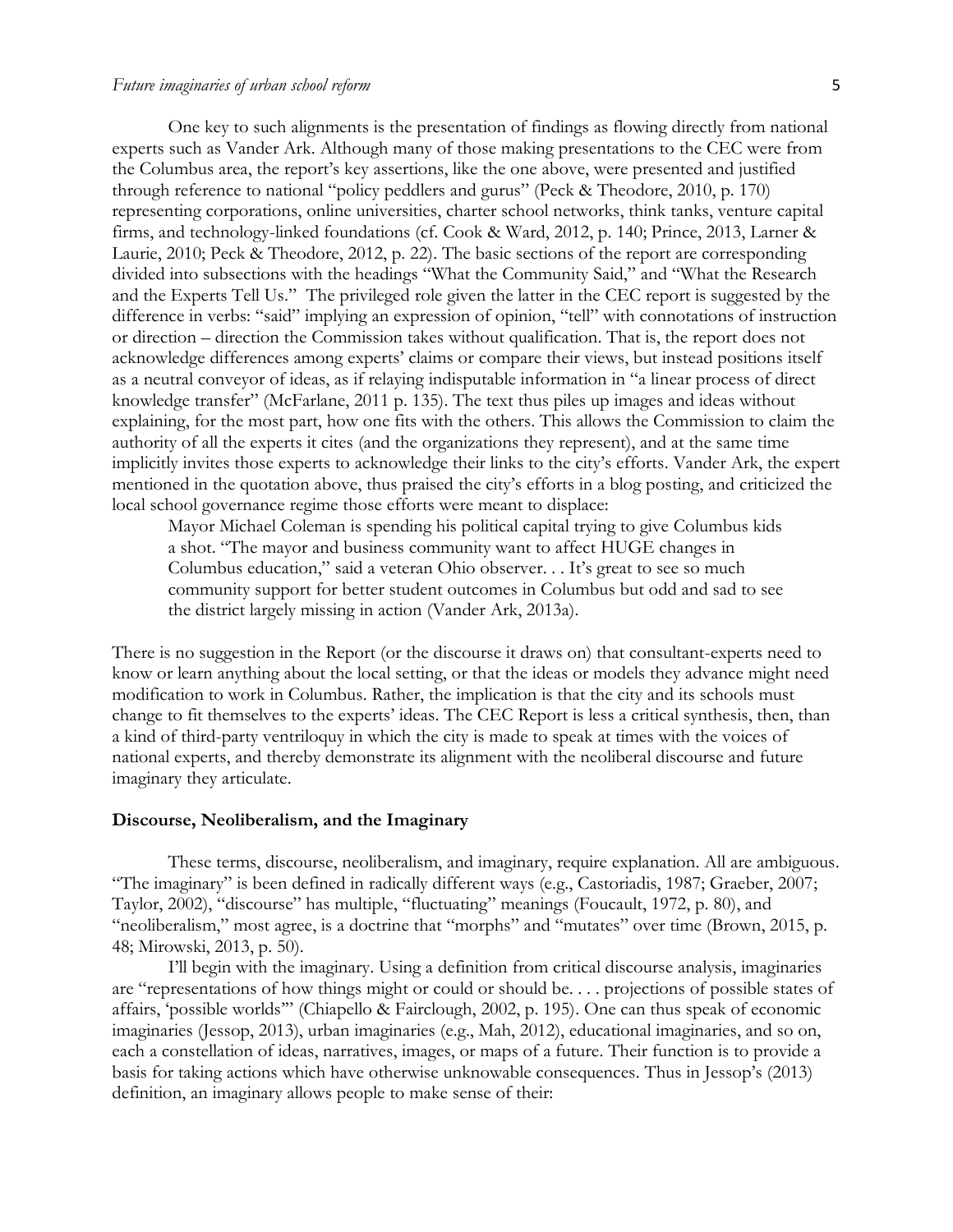$\overline{\phantom{a}}$ 

lived experience of an inordinately complex world and/or guides collective calculation about that world.. . . Without [imaginaries], individuals cannot "go on" in the world and collective actors (such as organizations) could not relate to their environments, make decisions, or pursue more or less coherent strategies (p. 236).

More simply, people have to make decisions and take actions that have long-term consequences, but they cannot actually know or calculate what those consequences will be. The future is emergent, the unpredictable accomplishment of multiple actors operating with different assumptions and strategies, often unaware of one other, who build, destroy, and reassemble relations in evolving cultural worlds and changing material environments. The resulting "inordinate complexity" means the future "cannot be an object of effective calculation, management, governance, or guidance" (Jessop, 2013, p. 236). This uncertainty cannot be remediated by better technologies, data, or theories. We may be able to forecast the long-term direction of certain physical systems, but we cannot foretell the political, economic, and social processes that will swirl around them in that long term. We can predict a pattern of global warming, for example, but not how particular governments and institutions will respond to it decades hence. As Keynes (1937) put it, "about these matters there is no scientific basis on which to form any calculable probability whatever. We simply do not know" (Davidson, 1995; Keynes, 1936, pp. 147-164; Keynes, 1937, pp. 213-214; Pixley, 2014; Taleb, et al., 2014, p. 4).

Since we cannot avoid making decisions with implications for such futures, especially in strongly path-dependent institutions like schooling, we need imaginaries.<sup>4</sup> We don't know what the world, or the job market, or the state of knowledge will be like 20 years from now, for example, but schooling decisions made now probably have implications 20 years on: Which schools should our children attend? How much energy should be put into which extra-curricular activities? What kind of technologies do we need to learn? Imaginaries provide the illusion of predictability to guide our answers, and thus fulfill a key function in education policy.

The dominant future imaginary of the current era is defined by "neoliberalism," a constellation of ideas that portrays the world as a system of economic competition among individuals (or family units), in which "economic values, practices, and metrics" are extended "to every dimension of human life," such that virtually everything can be understood in terms of individual investment and return (Brown, 2015, p. 30; cf. Mirowski, 2013; Peck, Theodore, & Brenner, 2013). The ideas and images running through the CEC's Final Report, from first page onward, resonate with neoliberal assumptions. In the "Message to the Community" that begins the Report, for example, the Mayor and Council President warn that "not all of our children are acquiring the skills they need to succeed in school, in college or work" (CEC, 2013, p. 3) and frame the city's future fate in terms of maximizing its production of human capital: "Preparing our children for a growing and changing economy is essential to our future success as a city" (ibid). Schooling, from the city's perspective, thus becomes a matter of economic development. One of the national experts testifying to the CEC, the Mayor of Nashville, Tennessee, is described approvingly as travelling:

across the country visiting high-performing charter schools and has helped to launch the Tennessee Charter School Incubator (TCSI). Mayor Dean says that "this is a lot like economic development, where you are trying to persuade companies to come to

<sup>4</sup> By 'path-dependent' I mean that the order of in which things happen affects how they happen" (Tilly, 2002, p. 76) and "the most important effects of a given even may be 'temporally lagged'– i.e., not initially felt but clearly visible at a later point in time" (Mahoney & Schensul, 2006, p. 257).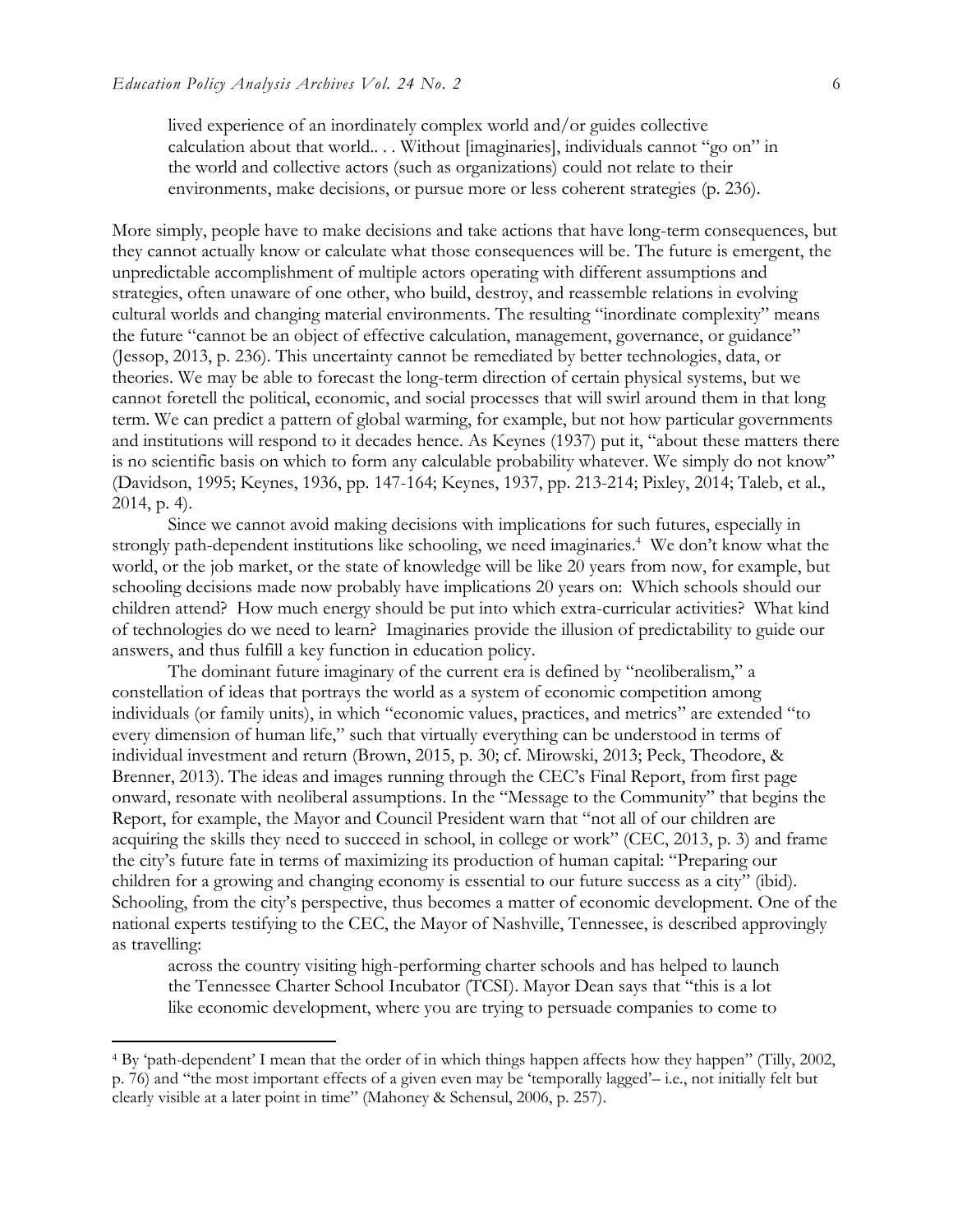you." For his part, he has "encouraged KIPP to expand in our community." He has helped them raise money, provided school facilities, and personally encouraged the expansion of teacher talent pipelines like Teach for America and The New Teacher Project that are keys to sustained growth of high-quality charter schools in his city (CEC, 2013, p. 64).

What is the "neoliberal imaginary" of education policy, then? An almost Manichean world divided between winners earning credentials from 'competitive' universities and getting high-tech, highskilled jobs, and losers who fall behind and end up in precarious, low-paying jobs. This is an intensified image of the world neoliberalism has been making over the past 40 years. As late as the 1970s, secondary school in the US could be taken as a normative end-point for formal education - the level at which a student could exit the system and find stable work with good pay (e.g., Cooper, 2013; Mishel, 2013). Since then, businesses have outsourced and eliminated 'good' jobs, suppressed private-sector unionism, and cut or flat-lined wages. The gaps between the employment, pay, and job quality of people with college degrees and those without have consequently widened, and the latter are increasingly pushed into precarious jobs paying poverty-level wages (Wicks-Lim, 2012; Osterman & Shulman, 2011; Mishel, Shierholz, & Schmitt, 2013; NELP, 2014: Shierholz, Davis, & Kimball, 2014; Casselman, 2013). Consistent with neoliberal logics, inequality "becomes legitimate, even normative, in every sphere" (Brown, 2015, p. 64; Mirowski, 2013, p. 63).

The standard narrative explaining this growing need for a college degree is that technologydriven demand for better trained workers creates a "skills premium" for those with such credentials (e.g., Autor, 2014). In neoliberal discourse, people are understood as "bundles of 'investments," or "skill sets," that is, as units of "human capital" (Brown, 2015, pp. 36-38; Mirowski, 2013, pp. 54-55; Smith, 2010; Urciuoli, 2008), whose value is determined by "the market." Schooling is an economic investment, or rather a mechanism through which individuals can "self-invest in ways that enhance [their] value" and improve their individual, competitive position (Brown, 2015, pp. 30, 33; cf. Mirowski, 2013; Peck, Theodore, & Brenner, 2013). In the CEC report, notions of "citizenship" merge with economic qualification, and students' futures are reduced to their post-school economic "potential":

Failure to prepare our citizens carries with it staggering costs to individuals, communities and the state's economy. Those without high school diplomas or postsecondary credentials or degrees experience decreased purchasing power, and the local economy does not enjoy the full potential that comes from successful adults buying homes, cars and paying more taxes (CEC, 2013, p. 16).

'Neoliberalism' is, among other things, a form of "discourse," the last of the slippery terms to be discussed here. As Fairclough (1993) defines it, discourse is "language use conceived as social practice" (p. 138), that is, language understood as an integral element of social life, dialectically linked to other elements (Fairclough, 2003, p. 3). Foucault's (1972) definition of "discourses" as the "practices that systematically form the objects of which they speak" (p. 49) has been particularly useful for policy analysis, as is his use of the term to refer not only to sets of statements, but to the practices producing such statements, and to the institutional fields (political economy, medicine, etc.) through which they are produced. Thus Fischer (2003) uses "discourse" to refer to the ways policy problems are expressed and constructed (the vocabularies and narratives used, and the strategies for producing them), as well as to the matrices of power-knowledge that privilege certain statements while weakening others (pp. 43-46). Discourses, then, are evolving constellations of words, narratives, institutions, organizations, and systems of expertise and accounting that shape how we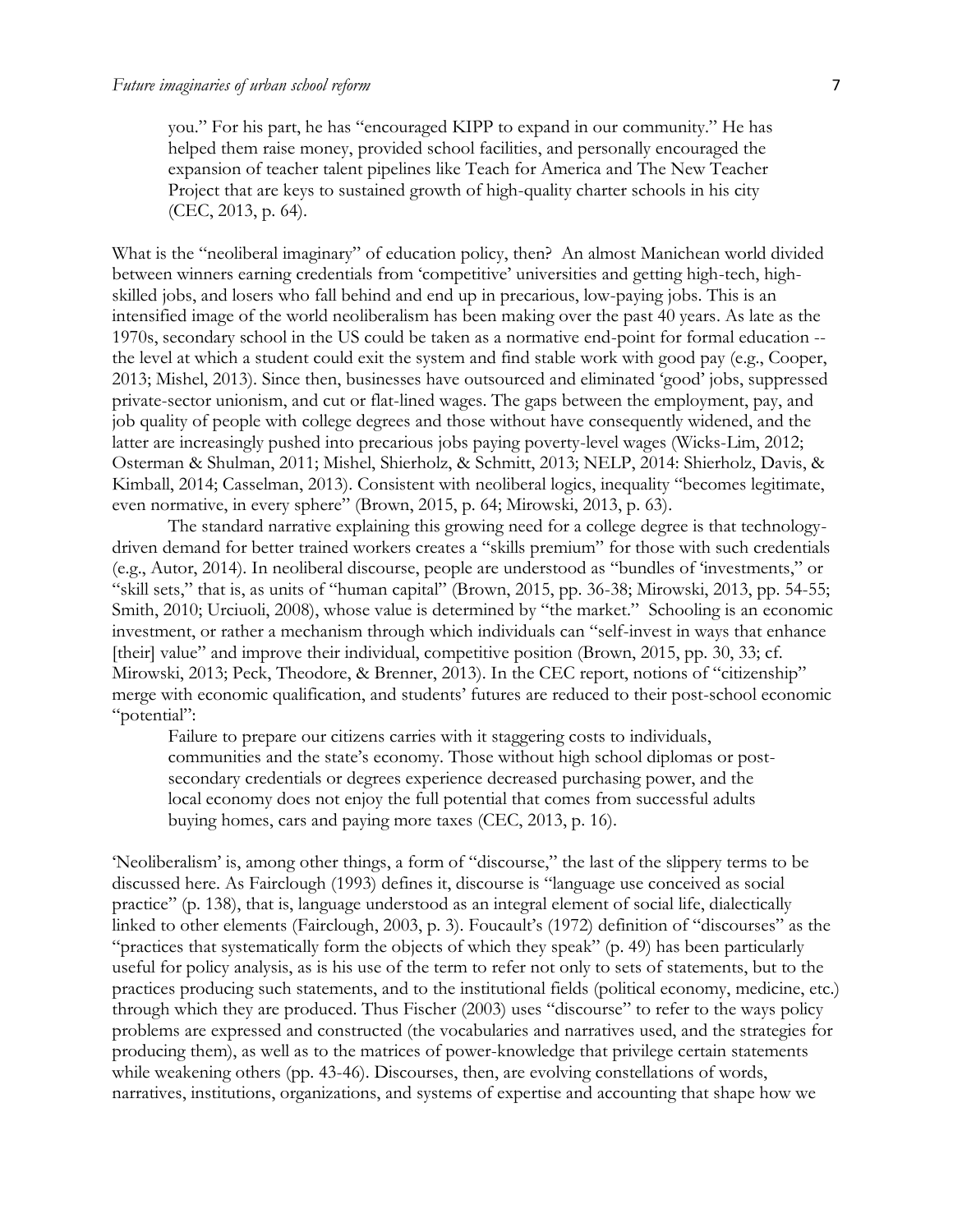can publicly articulate and debate key issues -- like 'schooling,' 'achievement,' and 'the city.' They define what counts as legitimate knowledge, and who counts as a legitimate knower: "Discourses are about what can be said . . . but also about who can speak, when, where and with what authority" (Ball, 1994, p. 21).

I use discourse in what follows to refer to statements in the CEC Report, to the logics (such as neoliberalism) embedded in and animated through those statements, and in some cases to the networks or circuits of articulation that broadcast the statements. Consider Glass and Nygreen's (2011) depiction of a discourse that is central to the CEC Report (though the phrase itself does not appear there) – "college for all":

This discourse – articulating the world as it *is*; as it *has been*; and as it *might*, *could*, *or should become* (Fairclough, 2001) . . . has achieved near taken-for-granted status within education policy, practice, and research worlds. It reiterates familiar representations of schooling's role in economic progress and competitiveness but also incorporates two other powerful discursive strands: calls for greater equity and for opportunities for upward social mobility. The "college for all" discourse portrays a future in which equity, excellence, and international competitiveness are interwoven into a compelling narrative of progress – both individual and collective (p. 3).

Like Glass and Nygreen (2011), I see "college for all" as a dominant corporate and governmental discourse of the current era, but I view it as less stable and coherent than they seem to imply. Moreover, I take its dissemination throughout the country to be problematic and uncertain. As discourses move have to be recontextualized, augmented, edited, and transformed as they are transported, appropriated, and "embedded in specific places or territories" where they have effects (McCann, 2011, p. 144). In the end, at the local level, discourses become lumpy, contingent assemblages rather than neat packages.

"College for all" discourse, for example, does not spread across the US like an enveloping gas or fluid, but travels along narrow networks of policy animators operating at different spatial scales. Private foundations assert that all students must "graduate from high school college-ready" (Bill & Linda Gates Foundation, 2008, p. 4). Academic researchers broadcast the idea that the college degree is the "threshold requirement for access to middle-class status and earnings" – the "only pathway" to them (Carnevale, Smith, & Strohl, 2010, p. 13). The President of the United States warns that "a post-secondary degree or credential" is "no longer just a pathway to opportunity for a talented few; rather, it is a prerequisite for the growing jobs of the new economy" (White House, nd). The Education Department translates this claim into an institutional mission: "the goal for America's educational system is clear: every student should graduate from high school ready for college or a career" (U.S. Department of Education, 2010; Education Week, 2014). All of this is shifted to the level of the city by actors such as the Columbus Mayor, who rearticulates the imaginary – while expanding it as well in ways examined later in this article – in a 2013 "State of the City" speech, which is subsequently used in the CEC Final Report to define the Commission'sview of school functions: "When our kids graduate from high school, they should be able to do one of four things: Get a good job. Go to college. Join the military. Or start a business" (CEC, 2013, p.  $(15).$ <sup>5</sup>

Such discourse chains "amplify" (Mirowski, 2013, p. 49) messages by repeating them across different spatial scales for different audiences. A narrative or image moving "along multiple channels using multiple voices. . . . is stronger and carries further" than one emanating from a single source

l

<sup>5</sup> The Mayor's military and business futures did not figure in the Commission Report.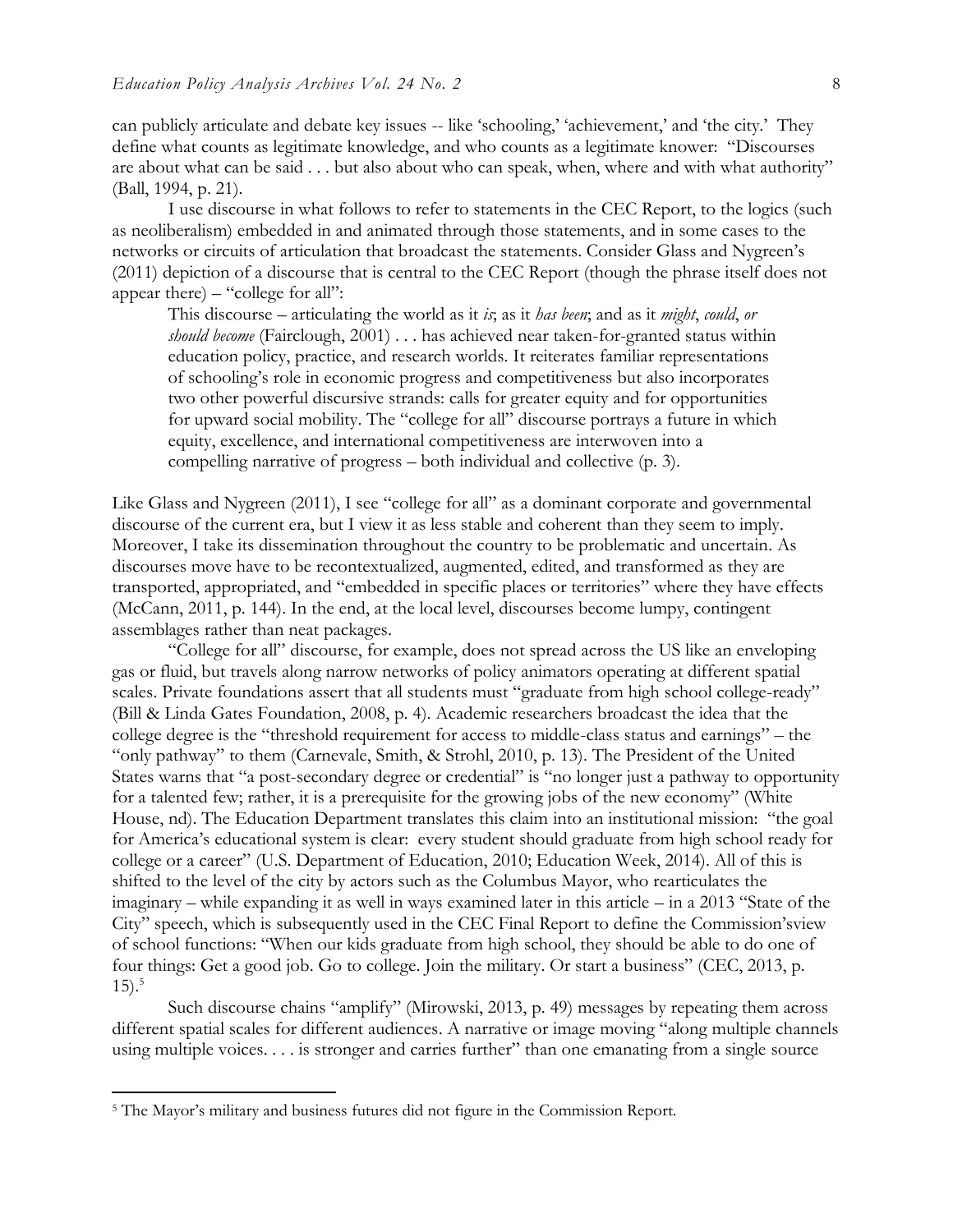(Barley, 2010, p. 795), or as the founder of the neoliberal Atlas Foundation<sup>6</sup> puts it, "the echo is more important than the message" (quoted in Peck, 2010, p. 135). That echo also incorporates the various subtexts of the explicit message: the basic narrative of the education route to a future of good jobs and prosperity implies that it is not to be reached by investing in public services, raising wages, or providing health care and decent housing, but by creating human capital in the form of high-testing individuals. As President Obama explained in response to a question posed at a 2012 presidential debate, the way to "create new jobs" is to "improve our education system," through efforts like his administration's test-centered "Race to the Top" program.

To become grounded in a particular locale, as noted above, such discourses have to be hybridized with locally-specific narratives. The CEC Report does this in part by invoking impending risks for the city that can only be avoided by reimagining it as an aggregate of highly educated individuals. Careful not to undermine the city's current standing in inter-urban competition, it lauds the city's "strategic geographic location and strong private sector job growth," but positions Columbus in a narrative of future risk:

The 11-county region boasts more than 50 college and university campuses and 145,000 students – a potential for development of human capital most communities would envy. Diving deeper, however, the picture is not as certain. A *Columbus 2020* analysis surfaced concerns about:

1) An aging workforce that, as workers retire, will limit the availability of people equipped with the skills needed for the workforce;

2) Brain drain among young professionals who move away; and

3) Lack of new workers to fill key manufacturing positions (CEC, 2013, p. 15).

The city's access to the good future, the Report warns, is being undermined by an inability to "supply the long-term workforce needed to serve existing businesses, new companies and new highgrowth enterprises . . . The stark reality is that the current state of education within our city puts Columbus at risk" (CEC, 2013, p. 14). What such passages do is transmute national narratives about the risks faced by individuals who fail to get college degrees, into a local narrative of the risks faced by the city if its schools do not satisfy the needs of both a professional class that demands college preparation for their children, and an existing local business community who demand schools that provide them with manufacturing and service workers. It is "college for all' discourse, but amended and reconfigured to fit a particular political context.

The next section lays out the framework I'll use to contextualize and interpret the temporal premises of the discourses examined. The remainder of the article tracks their uses in the CEC's Final Report. The conclusion examines the fate of the Commission's proposals – rejection by voters – and situates that rejection in tensions between the neoliberal imaginary and urban politics.

#### **Analytic Approach: Studying the Discursive Construction of a Future**

 $\overline{a}$ 

This is not a comprehensive examination of the CEC Report. Rather, my emphasis is on the Report's premises about temporality and its uses of the future, both of which are central themes

<sup>6</sup> The Atlas Economic Research Foundation was created "to assist other [Mont Pèlerin Society]-related groups in establishing neoliberal think tanks in their own geographic regions" and "to launder contributions from such corporations as Philip Morris and Exxon and more specialized think tanks promoting their intellectual agenda" (Mirowski, 2013, p. 45).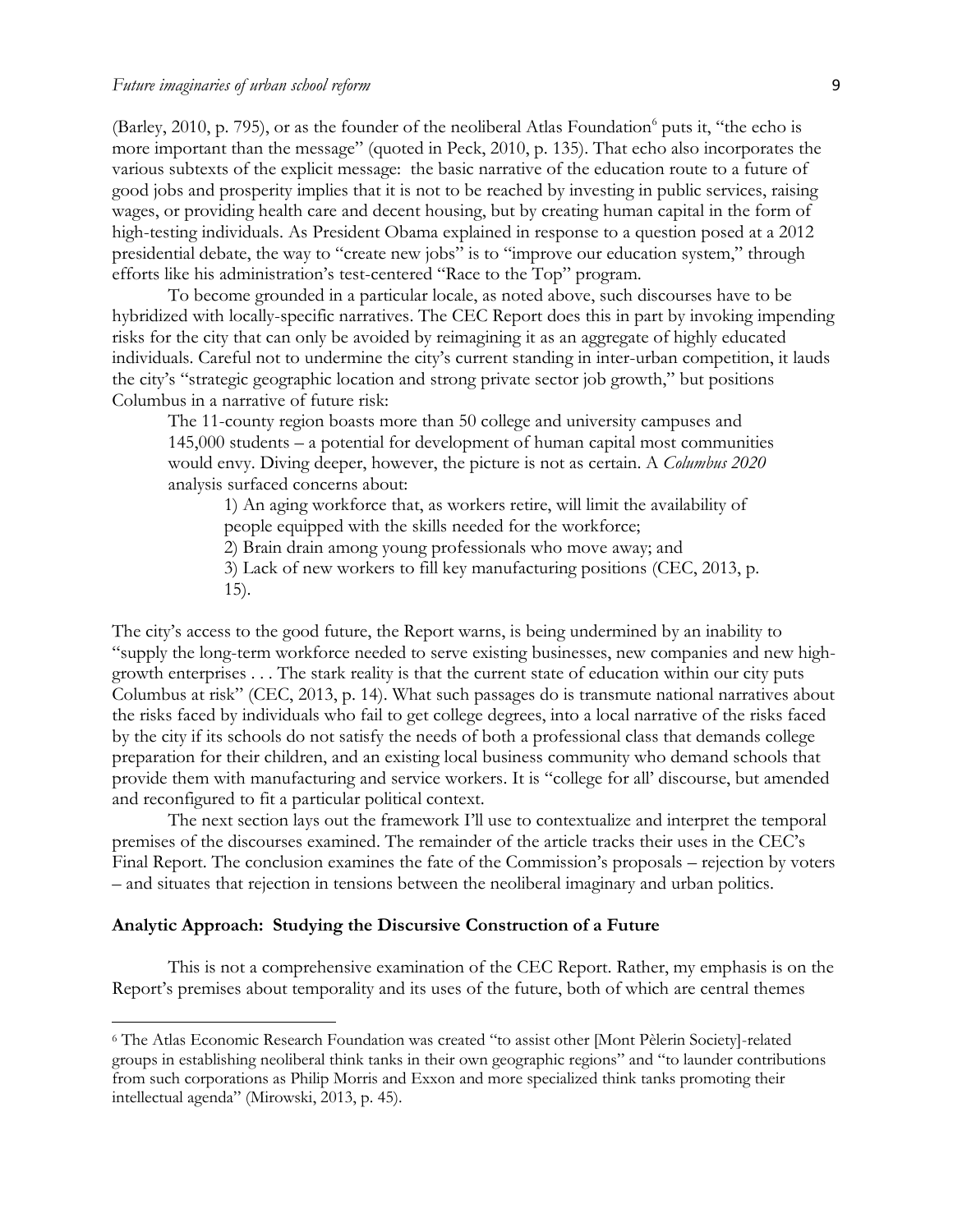running throughout its arguments. Of the "six key areas" around which the body of the Report is organized (CEC, 2013, pp. 39-92), for example, the first two – "recruit and retain high-performing teachers and principals" (p. 22), and "create more high-performing neighborhood schools and school choices" (p. 23) – define "performance" in terms of test scores. Although tests have many functions and uses, my emphasis is on their role as telemetry for tracking students' movement through school time and forecasting their scholastic futures. A third key area, "support state-of-theart teaching tools and materials" (p. 22), refers in the Report to digital technologies that allow college-bound students to track their accomplishments and individuate the pace of their progression towards graduation. The fourth, "partner with the community to serve the whole child" (p. 23), is grounded in part in arguments that a child's early circumstances are predictors of their adult future. The fifth area of need, "making sure that every Columbus child is kindergarten ready" (p. 21), is linked to arguments that "economically disadvantaged" families fail to prepare their children to fit smoothly into school timetables (CEC, 2013, p. 40). Finally, the concept of "purpose" in the sixth area of need, "give students a clear purpose" (p. 23), refers to students' orientations to imagined futures.

The analytic framework used to explicate these kinds of temporal orientations and assumptions is derived from Wodak's five-part schema of discursive strategies used by political actors to construct groups as objects of political inclusion or exclusion (e.g., Titscher, Meyer, Wodak & Vetter, 2000; Wodak, 2002; 2011): 1) "nomination" or labeling strategies for framing and naming others; 2) "predicational" moves that attach attributes and values to the named groups; 3) "argumentation" strategies to support these attributions, or "justify and legitimize the exclusion, discrimination, suppression and exploitation of others" (Wodak, 2002, p. 41); 4) "perspectivization" strategies that attach the accounts to standpoints in wider debates; and 5) strategies for "intensifying" or "mitigating" the claims and force of the discourse (Wodak, 2002).

The focus of this article is less on discursive strategies for constructing groups than strategies for situating them (and places, like the city) in time. My provisional schema has four elements. The first, "horizon-setting," refers to the college-for-all discourse and neoliberal imaginary described in the previous above. The "horizon" is not the imaginary itself – the Manichean world of good jobs/bad jobs; prospering cities/failing cities – but the line of articulation at which current activity systems meet that future – in this case the juncture of schooling with jobs.

The second strategy is the 'nomination' or naming of the entity or entities imagined as moving in time – the temporal unit. In this case, nomination answers the questions of who or what has a future – individuals, families, organizations, cities, or nation states – and who or what doesn't? What kinds of entities are left out of the imaginary?

The third strategy, "temporal-reckoning" (cf. Munn, 1992), refers to the measurement and tracking of the temporal unit's changing relation to the horizon line. By providing quantitative measures of one's current distance from the future, reckoning reinforces the seeming reality of that future, and allows (perhaps encourages) people to calculate how their immediate actions and decisions move them closer to or farther from it.

The final temporal strategy used in the CEC report is "differentiation," or the division of populations into temporally-defined groups, that is, groups oriented to different futures, or moving towards the futures at different speeds.

#### **The Individual as Temporal Object, and the Disappearing City**

I'll begin with the definition of the temporal object. In neoliberal discourses, people are individuated, self-directed rational actors: this individual is the entity that moves in time and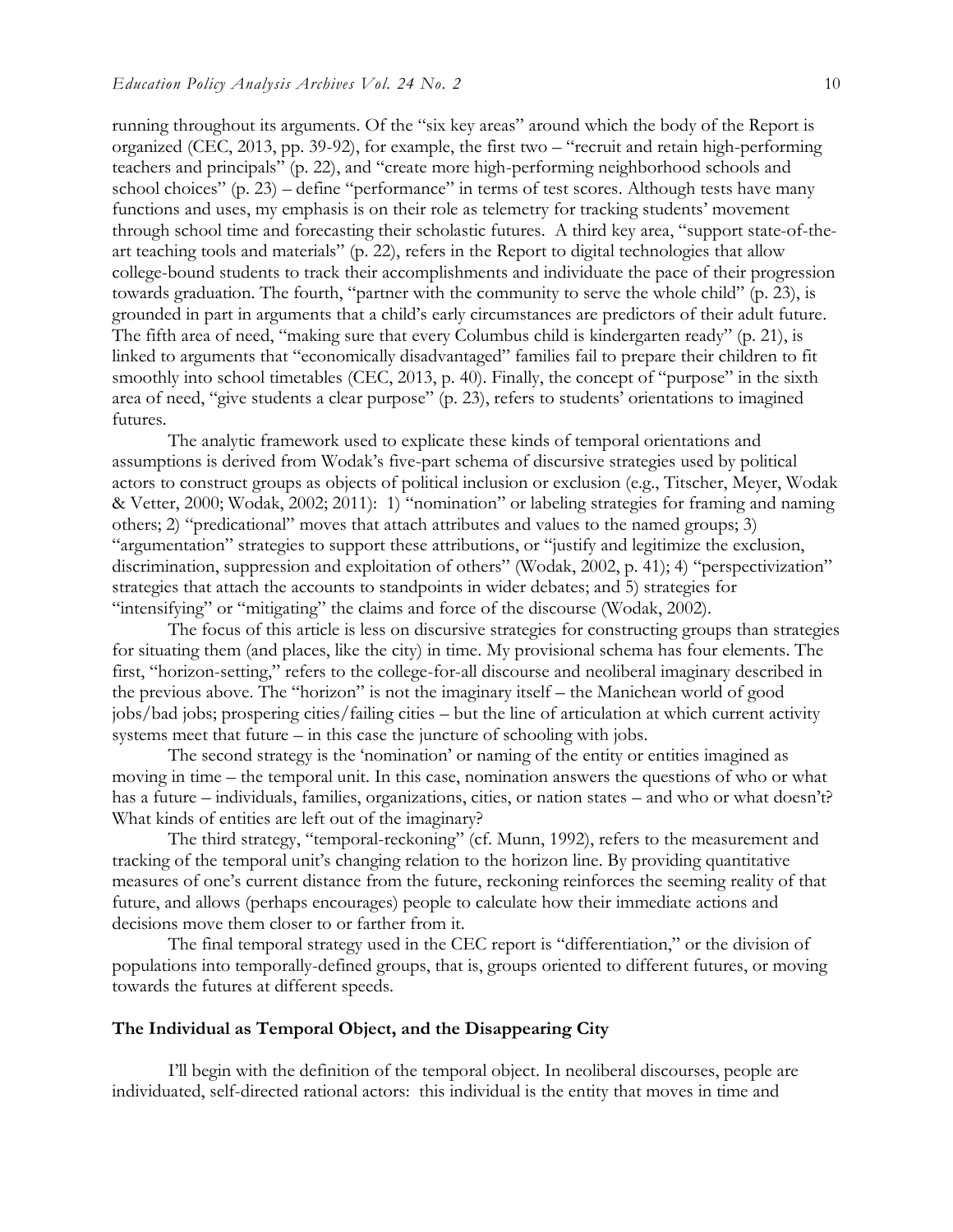progresses towards the future in education policy discourse. Which side of the Manichean future they end up in depends on how they individually "self-invest" in skills to strengthen their "competitive positioning" (Brown, 2015, p. 33; Urciuoli, 2008). The value of schooling, in this view, is temporally deferred and lies in its exchange value at some indefinite point in the future. To calculate what that value will be, families need some way linking present actions to outcomes a decade or more away. To provide this, the imaginary has to be "operationalized," a term used by Fairclough (2010), to refer to how imaginaries are "transformed into practice, made real" (p. 480).

In the case of 'college for all' discourse, operationalization is accomplished by coding the bifurcated future into the official categories and accounting practices of the school -- standardized curricula and tests. Together, these make it possible to compare students across a national territory and project the value of their work all the way to the horizon line separating secondary school from college. Why is this essential? "Human capital," in neoliberal logic, needs to move freely while holding its value, and the value of schooling becomes illegible if each education authority uses a different curriculum and test. As the Gates Foundation's website explained, without national standardization, the exchange value of a student's accumulated scholastic capital can dissipate as he or she moves:

Imagine moving to a new state and finding out that your child—who was ahead of the class where you came from—is now behind it . . . Or, worse, what if the academic expectations in your new state are far lower? . . . Standards are too low, too diffuse, too confusing, and they vary from state to state (Phillips, 2010).

The proposed solution, reflected in the Foundation's now-nationally implemented "Common Core" of curriculum standards tied to standardized tests, is the creation of a national "education space," a term I borrow from European contexts, where it refers to a data space in which students' efforts are coded into "abstract and commensurable units, enabling exchange across borders and places" (Lawn, 2011, p. 259; Lefebvre, 1991; 49-51; 313). The US government is actively pursuing the creation of such a space by fostering "the creation of a common set of data elements that will enable information sharing across state lines," with the "potential to link current statewide information systems into an interstate information system" (Anagnostoupolus, Rutledge, & Jacobsen, 2013, p. 6). As state and national, private and public systems become interoperable, they cut across older stateand local-level differences and allow children to be characterized as bundles of test-defined human capital (Urciuoli, 2008) that can be compared and rated, regardless of where they children were schooled.

This not only means that households can move from one side of the country to the other while their children keep their in place in education space, but that families can stay in the same residence while their children schooling moves elsewhere. That is, school time can be individuated so that the child no longer progressives as part of a cohort or class, but instead can move towards the future horizon (the outer boundary of the education space) at his or her individual rate. Local secondary schools that enable students to gain university credits before high school graduation draw praise in the Report:

Both eSTEM [in nearby Reynoldsburg, Ohio] and the Metro Early College High School [in Columbus] recently began a partnership with free, online content provider Udacity [a Silicon Valley venture capital-funded vendor of online courses] to give students access to college-level coursework (p. 55).

In this discourse, schools themselves become mobile, and no longer need be integrated into a given locale. The CEC report can thus speak repeatedly of "replicating" "high-performing" schools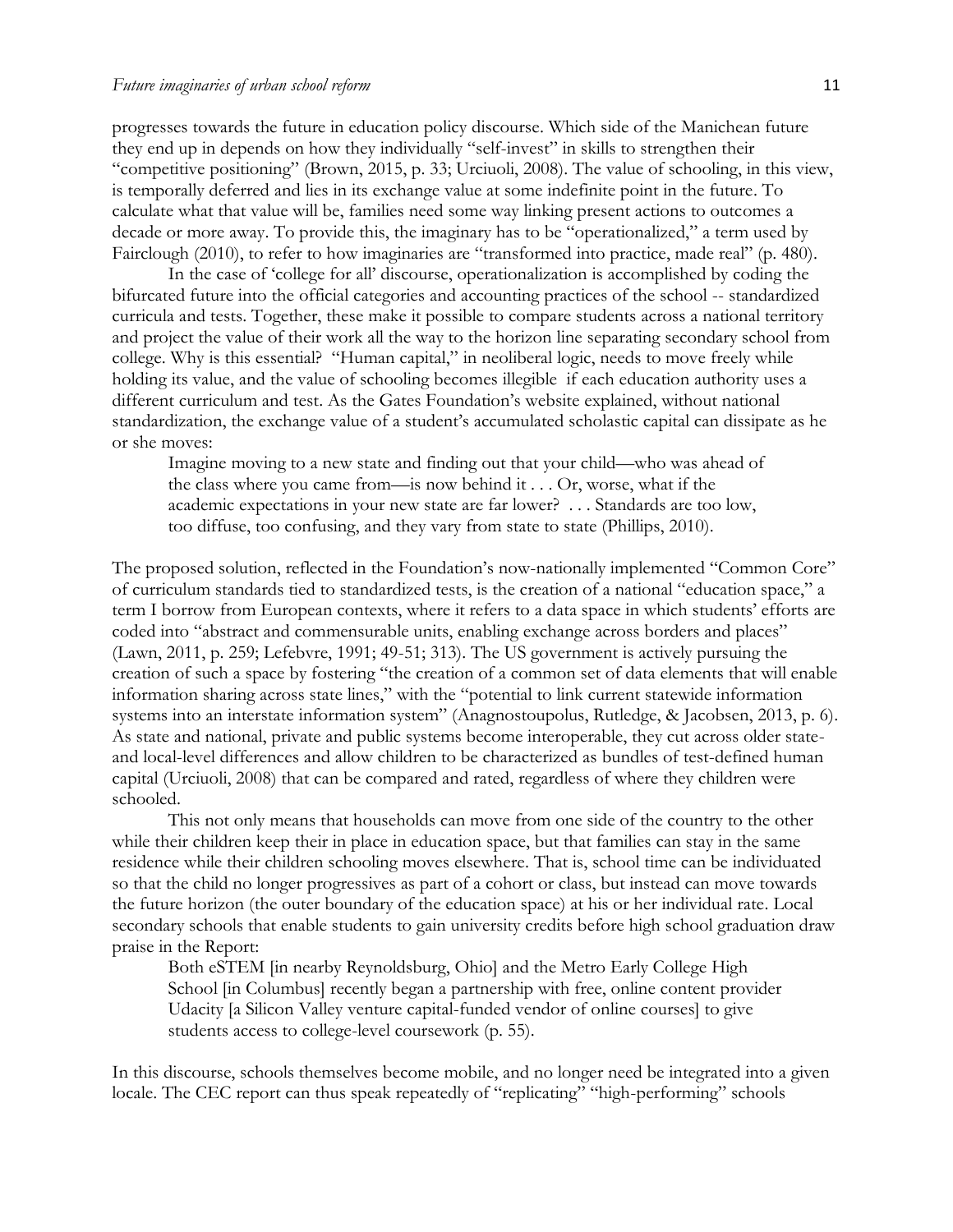$\overline{\phantom{a}}$ 

developed elsewhere (CEC, 2013, pp. 23, 24), and argues that "innovations" found in a few of the district's schools, such as eSTEM and Metro High, should be "replicated in neighborhood schools. Young professionals mentioned this as a concern and a reason they would leave the city if they have children" (p. 30). $<sup>7</sup>$ </sup>

The invocation of a smooth, nationally-scaled education spaces, across which both replicable schools and young professionals can move without friction, easily detaching themselves from particular contexts and plugging themselves in elsewhere, points to the ambiguous place of the city in the national imaginary. Whereas early sociologists portrayed schools as mechanisms for producing the urban realm -- territorial anchors around which "something like a new neighborhood and community spirit tends to get itself organized" (Park, 1915, p. 594) – neoliberal logics reimagine cities as something like simple containers of non-contiguous sites for work, leisure, consumption, schooling, and association. This is what Amin (2013b) calls a "telescopic urbanism" that fractures the city into "discrete territories . . . With no regard for the city as a social whole, it dismantles the politics of shared turf, common interests and mutual obligations" (p. 484). In such a city it becomes possible for children to "reside in one neighborhood, attend schools in another area, and play in parks distant from their homes" (Andre-Becheley, 2007; Montgomery, 2006, pp. 425-6). Schools with high test results thus remain important for real estate values (Chiodo, Hernández-Murillo, & Owyang, 2010; Ferrari & Green, 2013), but instead of community centers or neighborhood anchors, they function more as portals through which students move elsewhere - either to the space of "competitive universities," or to the realm of less-than-desirable jobs. Good schools are *in* the city, but not *of* it.

#### **Reckoning Moves: Tracking Movement in Time, Plotting Proximity to the Future**

The idea that elementary and secondary schools are simply preparation for end-points "lying beyond" them – college or work – is not new (Dewey, 1922, p. 223; Flexner, 1908, p. 64). The current way of doing it, however, is distinctive. First, it pushes the logic far earlier in the system -- US states now track kindergarteners' "college and career readiness" with standardized tests (Strauss, 2014). Second, it narrows the scope of curriculum and marginalizes subjects lacking explicit economic relevance (e.g., the arts, physical education, history). Finally, it uses an unprecedented infrastructure of standards, tests, and databases (Anagnostoupolous, Rutledge, & Jacobsen, 2013) to enable adults to picture each child's current position in relation to college.

These transformations are consistent with the 'economization' of all activity (Brown, 2015) characteristic of neoliberal logics. Neoclassical economists are "obsessed by the future" (Pixley, 2014, p. 203). Instead of looking backwards to explain the causes of outcomes, they take outcomes as starting points and "look ahead to potential rewards . . . [using] discounting to pull uncertain future results back into the present, where decisions are made" (Abbott, 2006, pp. 405-6). Thus as the roles of economics in education policy and decision-making increases (e.g., Hirschman & Berman, 2014; Wolters, 2015), schooling is correspondingly reframed in a future tense. A key effect is to individuate one's relation to an inevitable future. Whereas for Keynes (1936), the uncertainty of the future meant people needed to engage in a social and collective struggle against "the dark forces of time and ignorance which envelop our future" (p. 155), neoclassical economics assumes a world composed of individuals able to calculate future outcomes in pursuit of their self-interest – a *homo* 

<sup>7</sup> The Report also suggests that replicated charter schools stabilize neighborhoods and provide alternatives to failed school districts. New Orleans is lauded in this regard, though the report notes that change there "was given force and momentum by the post-Katrina reality, and is therefore harder to replicate" (p. 67, n. 58).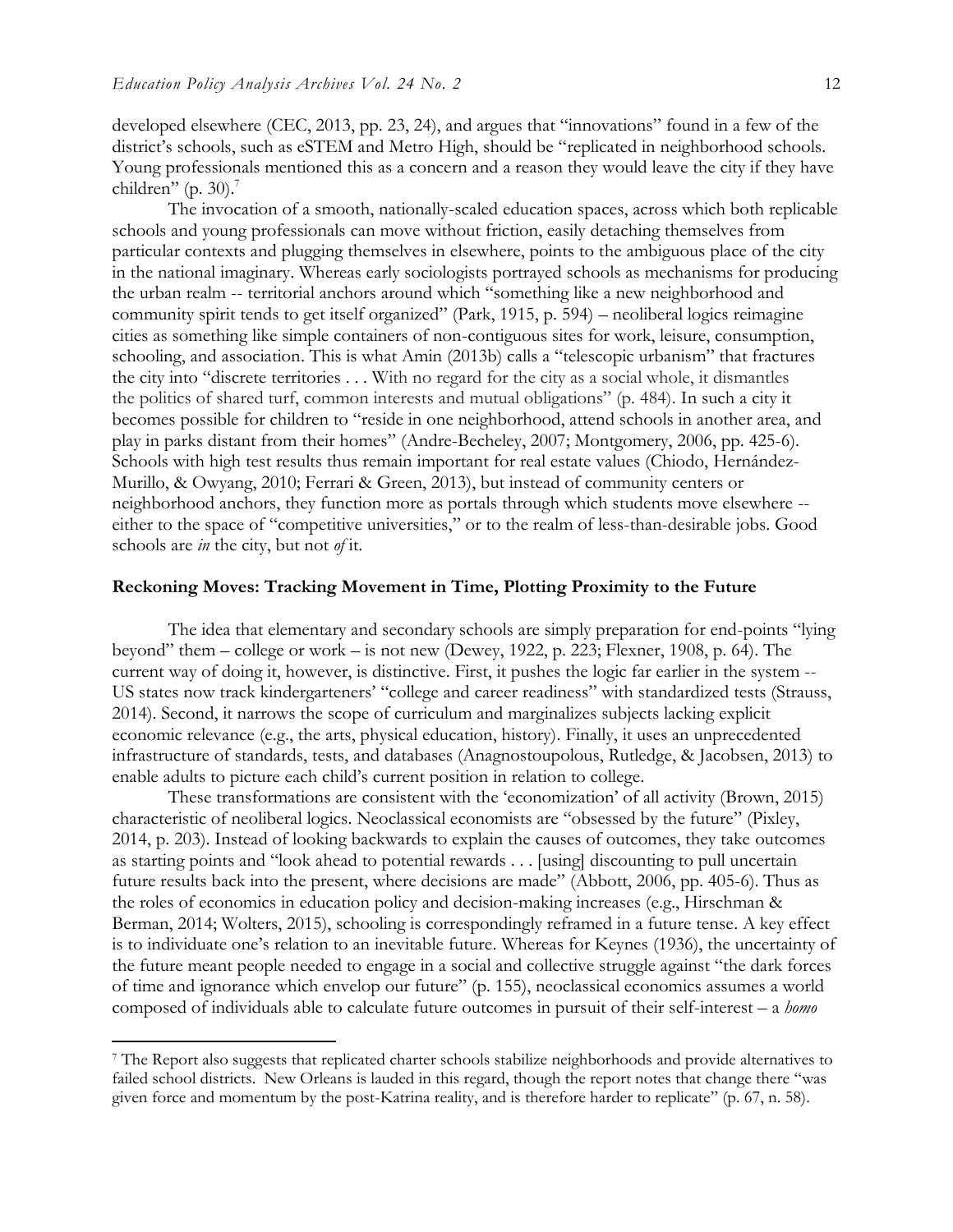l

*economicus* who "acts in full knowledge of the future and … knows the consequences of his actions" (Mini, 2002, p. 20). As Amin (2013a) points out, this rational-actor illusion is buttressed by forecasting technologies that promise control over the forces Keynes refers to – "new tools to see and act in the dark. . . . . risk forecasting methods based on probabilistic calculation, aided by sophisticated models offering close-to-real-life scenarios due to their parametric and temporal responsiveness" (Amin, 2013a, p. 141). In education, standardized tests provide the basis for one such forecasting system.

Test scores are supposedly accounts of a child's past work, but one of their key uses is to track and predict the child's changing relations to the imagined future. As explained by the US Secretary of Education, Arne Duncan (who visited Columbus during the Commission's term to support its efforts and criticize the current state of the city's schools), the federal government's goal was to develop temporal telemetry systems, that is:

comprehensive systems that track students from pre-K through college and then link school data to workforce data. . . . Hopefully, one day we can look a child in the eye at the age of eight or nine or 10 and say, "You are on track to be accepted and to succeed in a competitive university and, if you keep working hard, you will absolutely get there" (Duncan, 2009). 8

Similarly, the Ohio government plans to give students, from 8 years-old onwards, annual "determination scores" that track:

[the child's] growth from year to year  $\dots$  and  $\dots$  if your child is on track for college and career-readiness. . . . The way the assessment is being built, the promise is that if you get a 4 (out of 5), we're saying to the colleges that you can go and take a college class and earn a C. . . . That's why the determination score are so important (Official speaking to Columbus Parent-Teacher Association Council meeting, 2013).

Such tracking systems shift the unit of scholastic time from the school term or school year, to the child's school career from kindergarten to high school graduation, understood as an integrated whole. That is, the child's position at age 9 becomes meaningful primarily as an indicator of his expected position at age 18. Primary school is framed as preparation for secondary, secondary for college. Parents and students can thus focus on "just those conditions that obstruct or advance" movement along the pathway to the higher level (Suchman, 1987, pp. 28-29). School-related decisions become something like *time transactions* in which expected future outcomes determine present decisions," and school activities become "forward projecting time envelopes" meaningful as links between the child's present and his or her educational future (Knorr-Cetina, 2010, p. 180).

#### **Reckoning Moves: Individuating Space and Time through Digital Technologies**

The CEC Report also envisioned ways of expanding these "time envelopes" by combining test results with new forms of digital data. Referring again to Tom Vander Ark, the national expert mentioned earlier, the Report proposed creating a "digital layer" that would overlay physical and social space of the city to connect "all the learning environments in the community" (CEC, 2013, p.

<sup>8</sup> Economic returns to high education have stagnated – college graduates "have not seen their real wage rise in 10 years" (Abel, Deitz, & Su, 2014; Baker, 2012; Mishel, 2011, 2; Shierholz, Davis, & Kimball, 2014), and formerly middle-class occupations have shrunken (National Education Law Project, 2014; Schmitt & Jones, 2012) and become vulnerable to "off-shoring" (Blinder, 2007; Hira, 2008). "College" alone is now framed as insufficient for good jobs, and "competitive" universities have become the imagined portals to them.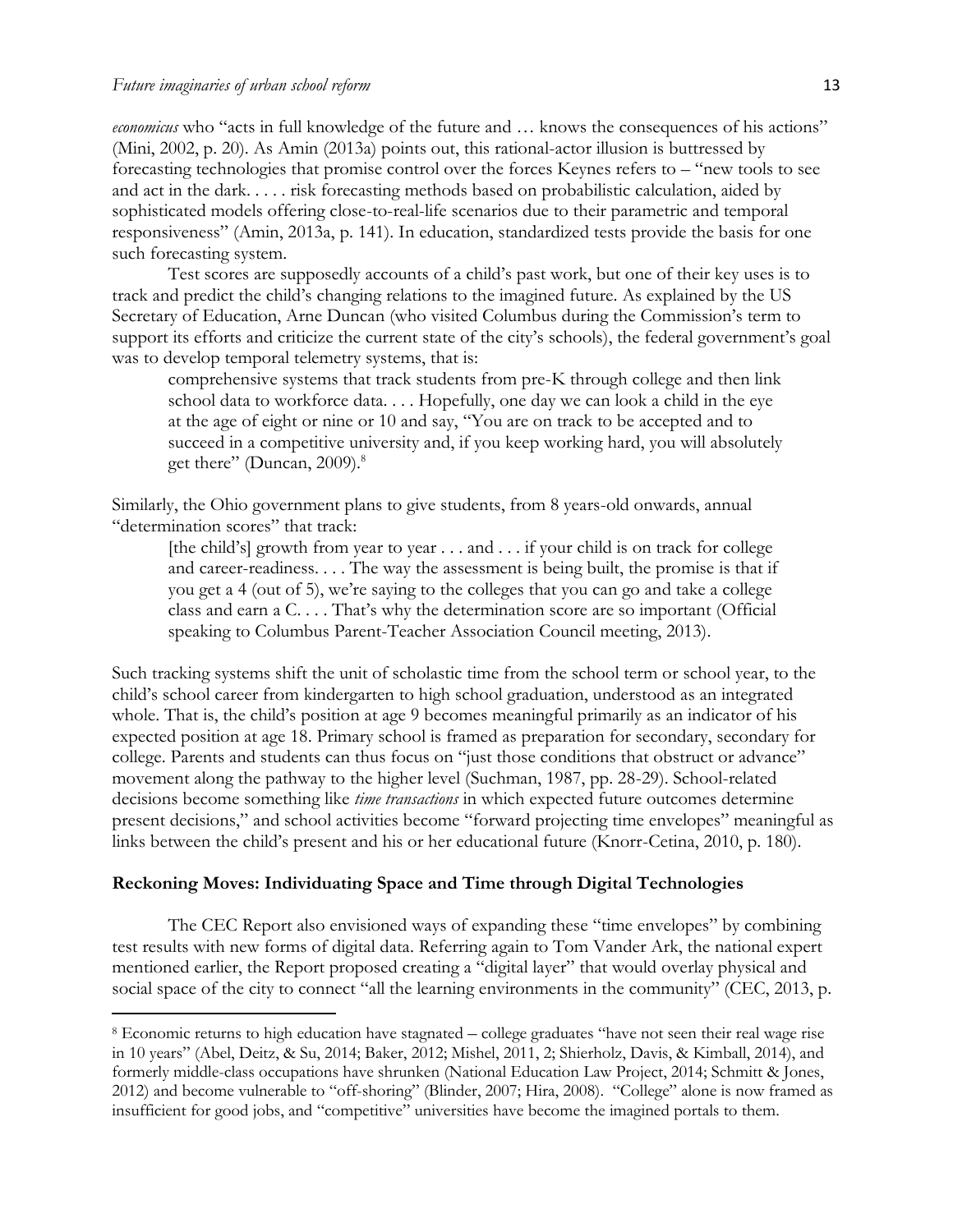55). Blurring and extending the school's borders, the layer would link children to the school even when they were far from it by facilitating "one-to-one computing for every student and teacher" (CEC, 2013, p. 55).

More radically, the "calculative background" (Graham, 2011, p. 64) generated by the digital layer would allow the use of mobile recording devices – "data backpacks," a technology currently promoted by conservative organizations around the US (Raymond, 2008; Usifa, 2013; cf. Stokes, 2013; Hu, 2010) – to collect records of students' out-of-school activities and integrate these with school records. In materials submitted to the Commission, Vander Ark (2013) described how the backpacks would enable schools to collect 'keystroke data' that "makes it easier to get to know the needs and preferences of digital learners" and create "customized" and "unique learning pathways" for each student (Vander Ark, 2013; see also Hill, 2014). As explained in a *Digital Learning Now* report cited by the Commission, the data generated with the backpacks "would be populated by a set of common elements for all students." This would allow data-mining and the use of predictive algorithms that would supposedly enable officials to design individuated pathways taking each child towards the future he or she was best suited for (Bailey, Carter, Schneider, & Ark, 2012, p. 2). The figure of the student and the customer collapse into one another:

Amazon, iTunes, and Netflix have demonstrated the potential of predictive algorithms. Adaptive software is powering high performance blended schools. Learner profiles—powered by achievement and keystroke data— will unlock secrets about the kinds of experiences that inspire persistence and performance for each student. . . . [and allow the creation of] a personally tailored experience . . . matched to student-level archives of information collected over years of building digital student profiles based on individual successes and failures of each student (Bailey, Carter, Schneider, & Ark, 2012, pp. 2, 10).

Although the CEC Report does not quote this passage, it uses similar language to describe a future in which educators will:

immediately know a child's learning level, preferences, motivation and personal accomplishments. . . . The most fundamental – and promising – development in education in the last decade is the ability to mine the data gathered from actual student performance to help each student improve, by customizing curriculum, matching teachers and monitoring study habits.(CEC, 2013, p. 55).

The effect would be to "increase learning per hour," while "improved motivation and access should boost the number of learning hours per week and year" (Vander Ark, 2013).<sup>9</sup>

Rather than simply predicting the individual child's educational future, something the "determination scores" supposedly already do, backpack data and predictive algorithms promise officials the means to individuate and pre-structure that future through "personally tailored" experiences and "customized curriculum."

#### **Temporal Differentiation: Purposes and Pathways to Work**

l

This customization is only for part of the school population, however. The portions of the Report discussed above treat competitive universities as the normative destinations for students –

<sup>9</sup> Concepts such as "learning per hour" are specific to discourses of online learning, an area in which a whole set of temporal transformations in school practice are introduced. What is interesting here is how this discourse is being insinuated into the CEC plan to characterize traditional schooling as well.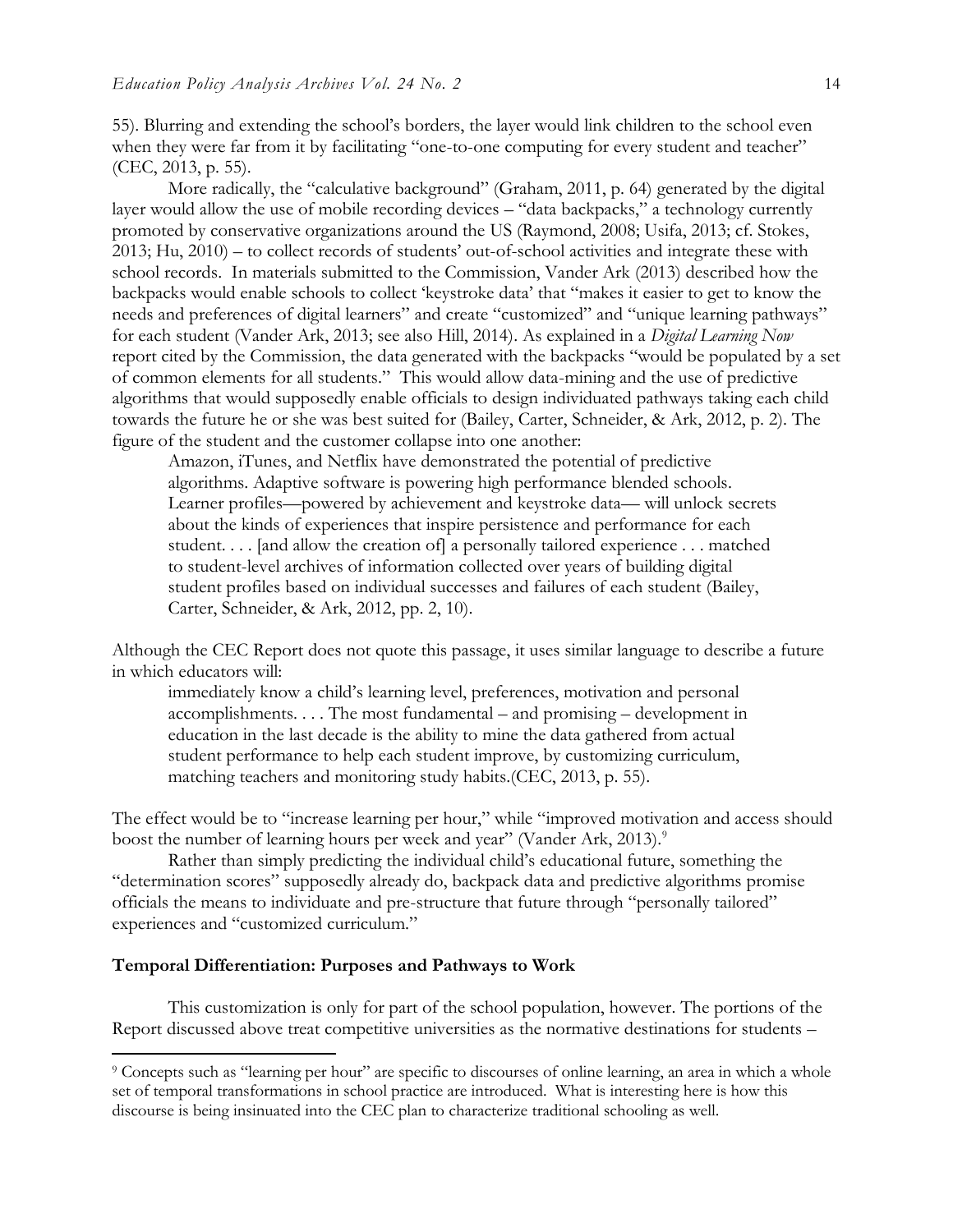the route through which the proper neoliberal subject seeks to maximize his or her individual human capital. Failure to reach such universities is attributed to poor teachers, bad schools, the student's internal deficits, or his or her poor scholastic investment decisions. The role of social and economic inequalities in producing differential educational outcomes is simply ignored.

This neglect runs through the CEC Final Report, which is silent on the social structuring of inequality in Columbus's schools. In the discussion of digital backpacks, for example, there is no reference to class, racial, and gender-based inequalities of opportunities to learn that might differentially structure children's access to resources, or out-of-school activities (Chicago Teachers Union Research Department, 2015; Lupton, 2003; Neuman & Celano, 2001; Reese & Goldenberg, 2006). Rather, the Report and the experts it cites depict differences in these activities as manifestations of the child's individual 'preferences, motivations,' and effort levels.

Similarly, Columbus is the second or seventh most segregated city by class among the 30 largest metro areas in the US (Florida & Mellandar, 2015; Fry & Taylor, 2012). It is racially divided as well, with a poverty rate more than twice as high for Blacks and Hispanics than for whites (35% to 16%). Black children, who make up the 56% of the city's students (Blacks account for 28% of the total population), are "more than twice as likely to get an out-of-school suspension and three times as likely to be expelled compared with white students" (Bush, 2009).

Yet other than in references to the federal "Race to the Top" program, the term "race" is used only once in the Commission Report. "Racism" and "class" are never mentioned. The terms "Black" and "African American" are each used once. The term "minority" appears only in comments on the Report of a 1968 Columbus school commission, which had mentioned "unequal opportunities for success" (p. 84). "Diversity" is used in a generic sense to refer to "religion, language, ethnic background, sexual orientation and culture" (CEC, 2013, p. 79). One Commission meeting did focus on the city's growing Latino population, but there is no mention of Latinos in the final Report.

The social difference that *is* mentioned is "economic disadvantage." But this concept, used in the Federal Government's sense of students from families with incomes at 185% or less of the official poverty line (and thus eligible for reduced-price school lunches), actually deflects attention from the social forces that generate disadvantage. As used in the CEC Report, economic disadvantage is reduced to individual deficits. "Disadvantaged" families are portrayed as out of sync with school timelines – "eighty-two percent of children in district and public charter schools are economically disadvantaged, a fact that affects a child's chances of enrolling in preschool and being ready for kindergarten" (p. 15). Having made this observation, the Report moves immediately to link disadvantage to other conditions -- "homelessness, poor health and nutrition, addiction, mental health issues and other problems" – each of which is reduced to a constraint on the individual child's "ability to persevere through the existing education system" (CEC, 2013, p. 15). There is no discussion of how such disadvantaging conditions are created. Rather, the emphasis is on how they deprive the city of economic development:

If even half of Ohio's 39,200 high school dropouts from the class of 2010 had earned their diplomas, the state's economy would have benefited from over \$300 million in increased home sales, almost \$20 million in increased car sales, 1,000 new jobs, and almost \$15 million in additional state tax revenues (CEC, 2013, p. 16).

The solution, according to the Report, is to create mechanisms that orient such children towards a non-college work future. It explains, again in the context of 'economic disadvantage,' that "in the continuum of education from birth to work" – note how the school years are compressed into a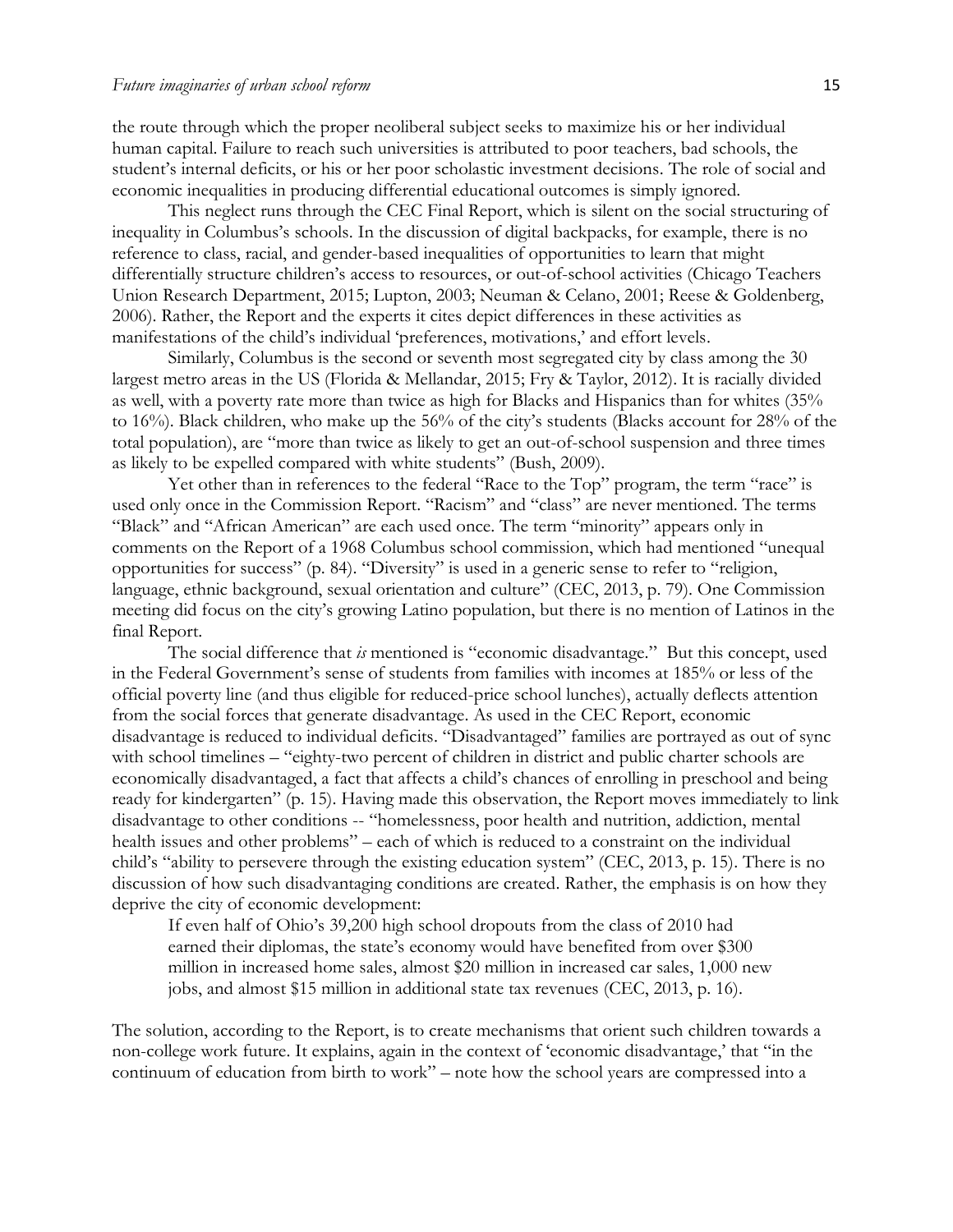$\overline{a}$ 

single unit – "communities that hope to prepare their young people for the workforce" – not college – "must find ways to address these challenges" (p. 15).

For the Commission, addressing the challenges means preparing disadvantaged children for a future in the local workforce. In contrast to its representation of university-bound students, the Report anchors non-university-bound students to the local region, where they are to be guided down "pathways" leading to locally-provided "community college and industry credentials" (p. 71) that will qualify them to "serve existing businesses" (p. 14).

Drawing heavily from a 2007 paper from the National Skills Coalition, the Report asserts that there is a future of "middle skills" jobs – occupations, in the Report's words, that "require more than high school, but less than a four-year degree." Casting education in terms of self-investment (Smith, 2010; Urciuoli, 2008), and implying that students taking this route do so of their own volition, without constraint, the Report proclaims this situation "good news for young people who are looking for well-paying jobs that don't require a four- to six-year investment at a university."<sup>10</sup> The emphasis of the Report shifts form helping individual students accelerate towards competitive universities, to training groups of workers to serve the city's businesses:

Our economy requires not just degreed professionals, but those prepared for "middle skill" occupations, which comprise the largest portion of our future employment base. Indeed, meeting this demand is likely to be a determining factor in the continued growth of the Columbus and Central Ohio economies in the coming decade (CEC, 2013, p. 72).

The coordination of worker supply and business demand for middle skills would be accomplished by giving private sector representatives a major role in "guiding" curricular decisions:

an advisory committee of employers – large and small, public and private – should be established to help guide the 9-14 career pathways [i.e., a curricular sequence beginning in  $9<sup>th</sup>$  grade (students aged 13 or 14 years), and concluding in two-year vocational program (ages 19 or 20)] – to ensure that the emerging needs of employers are reflected so that graduates of these programs will be successful in the workplace (p. 74).

By combining its depiction of such programs with its descriptions of university preparation programs in other sections of the final report, the CEC is able create the image of a double-jointed school system. In one direction, the schools are represented as vehicles enabling students to accelerate individually towards competitive universities, a picture that may help the city keep its 'young professionals' and attract the kinds of businesses that hire them. The problem is that credentials from competitive universities hold their value over a wider geographical range than those of lesser-known or lower-rated colleges, and many of the students gaining them would be expected to move elsewhere rather than join Columbus's "workforce of tomorrow." Thus in the other direction, the public schools are represented as parts of locally-focused training systems – a picture that may help assuage the concerns of businessmen already based in Columbus concerned about the future supply of workers for manufacturing and service jobs.

<sup>&</sup>lt;sup>10</sup> The Bureau of Labor Statistics predicts that the vast majority of new jobs in coming decades will be in lowpaying jobs in low-skilled fields (Wicks-Lim, 2012). Scholars who speak of a looming "gap" in middle-skills workers (Kochan, Finegold & Osterman, 2012), define middle skills jobs to include occupations that require a 4-year bachelor's degree, and make no claim that most new jobs will be of this type, or invariably high-paying (see also Young, 2013).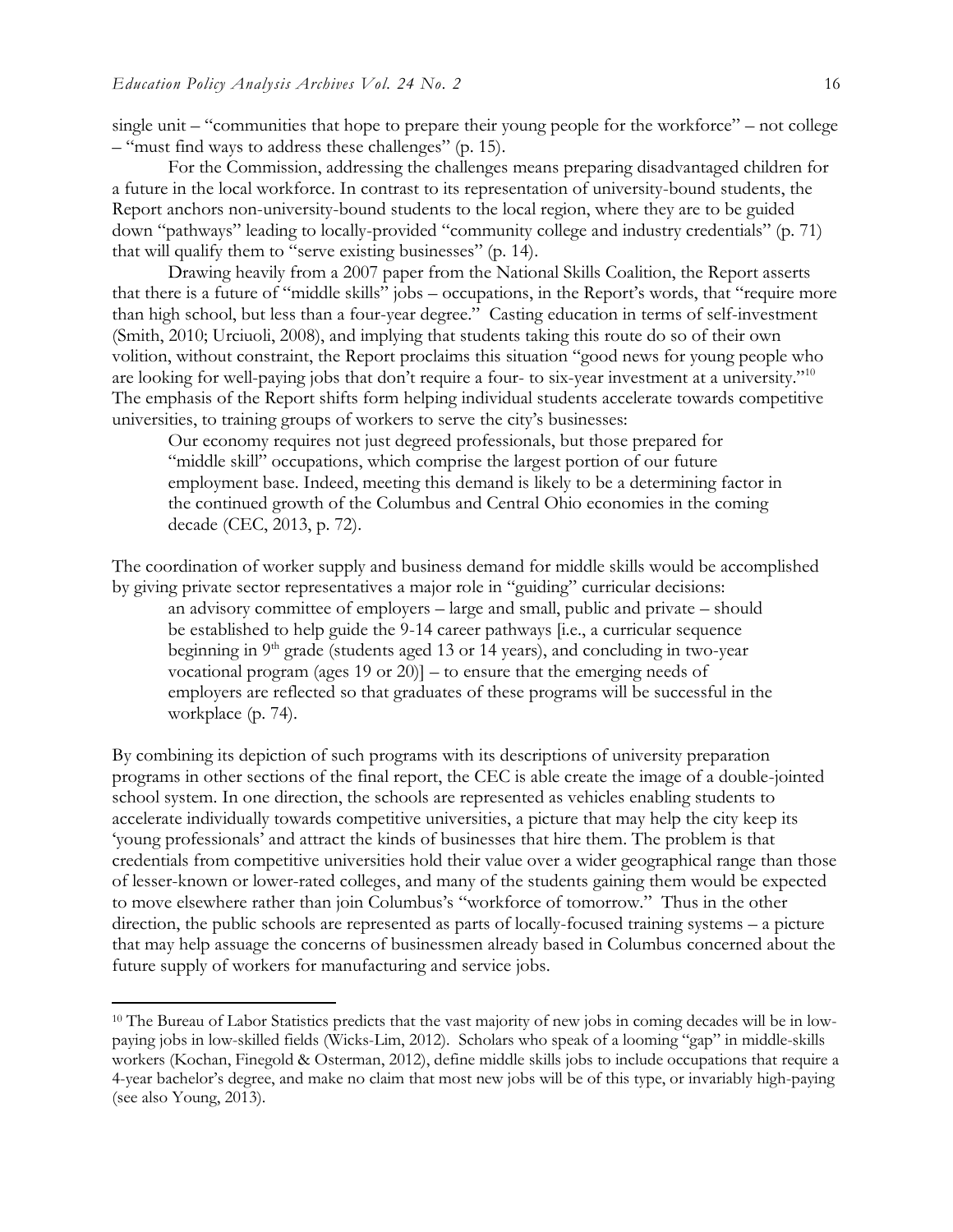l

Why should students prefer the latter to the former? While it could be viewed as a kind of fall back or consolation route for those with low test scores, the CEC report suggests that the real reason students from the 'economically disadvantaged' regions are not already committed to workplace pathways is that they lack the right "purposes" to guide their school and career decisions. *Giving students a purpose* was one of the "key areas of need" identified in the CEC Report, and the title of one of its main sections. The basic recommendation was that the schools should construct "pathways from school to work that provide young people with a sense of purpose in life and the ability to succeed in the workforce" (CEC, 2013, p. 72). As usual, a national expert, in this case the Chancellor of a multi-state, "online" university, was used to articulate and legitimize the point:

Perhaps one of the most important challenges is what Mark David Milliron described to the commission as "helping a student get to the idea of purpose. Why are they on an education pathway, and what is the goal? If they understand the *why*, they can overcome almost any *how*."

Milliron, chancellor of Western Governors University in Texas, noted that the responsibility of students for their own success is sometimes overlooked. . . . "We need to help them understand this is not edutainment, this is education," he said. "An education is an engagement process that they're going to have to work at. And that's the notion of the growth mindset – you do not reward talent, you reward work." (CEC, 2013, p. 72; see also Milliron, 2012)

Instead of *homo economicus,* with full knowledge of options and futures, the non-university-bound student is epistemically limited. Such students do not know what to want, or how to proceed towards the waiting future.<sup>11</sup> They live in-the-moment, more interested in entertainment than education properly understood. The proper role of the schools is therefore to provide appropriate institutional motivations by helping students see that the future is not something to be imagined or created, but something to be found at the end of an existing pathway – in this case pathways through community college and industry training programs, or perhaps through low-status institutions like Western Governors University. The idea is still "college for all" perhaps, but not the sense of college that serves as reference point in other parts of the Report.

#### **Conclusion: Failures and Alternatives**

These dual horizons – college for all, but middle-skills jobs for some – reflect a response to one of two problems the neoliberal imaginary poses for cities: the tension between the need to construct a city-imaginary that appeals to families of children currently in the schools (a system "personalizing" education and pushing students into a national education space), and the need for an imaginary in which the schools meet the near-term labor needs of existing local businesses (a system producing skilled workers for the regional labor market).

The second problem, discussed below, arises from an incongruence between the neoliberal premise that education should be pursued as an individual (or familial) investment, and the neoliberal requirement of a strong central government to create and enforce "market" conditions (Brown, 2015; Peck, 2010). It is no coincidence that the school systems in which neoliberal reforms have been realized most completely (often against strong opposition) are those in which state-level

<sup>11</sup> This seems to be a version of neoliberal (un)employment theory – a variant of the 'sticky wages' concept, in which unemployment is voluntary, a product of the worker's choices and inadequate information (Adler, 2010; Lucas & Rapping, 1969).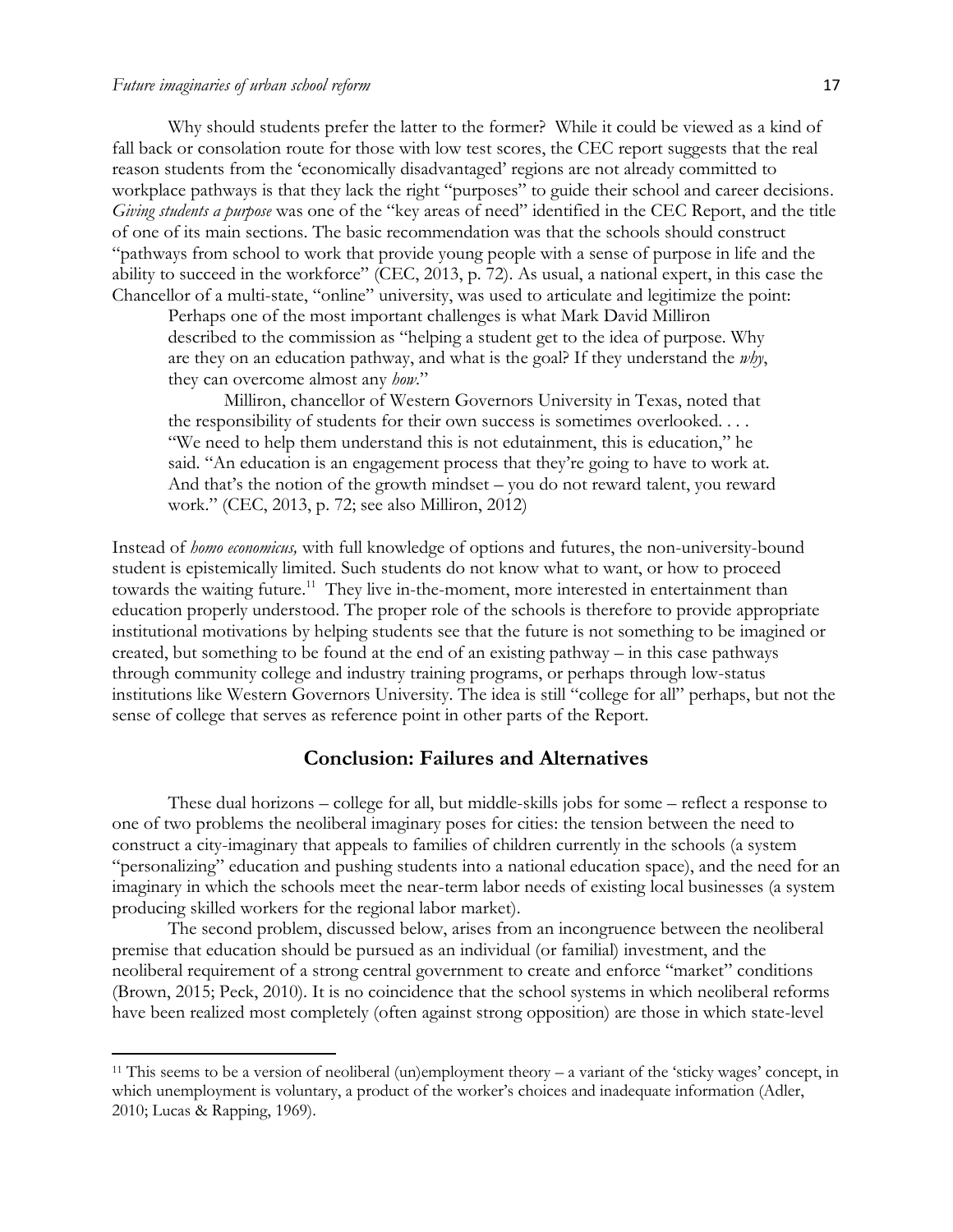intervention has replaced local control with strong, centralized control structures (e.g., Chicago, New Orleans). "Neoliberalism, in its various guises, has always been about the capture and reuse of the state" (Peck, 2009, p. 7), or as Mirowski (2013) puts it, in "neoliberalism. . . . 'deregulation' always cashes out as 'reregulation'" (p. 57).

If, as I suggested at the outset, the Commission's basic objective was to create such an infrastructure for strong government at the local level -- the conditions of possibility for change - the final report could not take the form of a detailed plan for specific projects to be approved or disapproved by voters within the terms of the existing governance structure. Instead, the "stimulating if often destructive maelstrom" of innovations (Harvey, 1989, p. 12) invoked in the CEC report omitted all specifics of which would be implemented, and how and when they might be introduced. Instead, the four practical proposals that emerged from the report focused on the construction of a new control regime. The most fundamental recommendation was to shift power from the elected school board to a "public/private partnership" that would:

ensure the implementation of the Columbus Education Commission report . . . work to attract and support high-quality charter schools and replicate high-performing district schools . . . provide parents and families with clear information about educational options, and . . . encourage and train community members to be effective leaders in our educational system. (p. 24)

The second was to raise a tax levy (a 24% increase) to pay for changes this partnership might adopt. The third was to create a position of "Director of Educational Improvement" in the Mayor's cabinet (serving as liaison with the private-public partnership), and the last was to establish an independent auditor position to monitor the school system from outside its own bureaucracy. Such changes required voter approval, and a ballot was proposed for the coming fall.

The proposed centralization of control meshed with neoliberal logics. The proposed 24% tax increase did not. As noted earlier, in neoliberal logic, each family is to act as a self-interested, competitive unit, maximizing the development of its own capital. The money it spends on a child's education should be an investment in that individual child's future, with a schedule of returns defined by the child's age. The tax levy, by contrast, asked for familial investments in the future of a heterogeneous population, and promised uncertain individual returns that would be available, at best, at some indefinite future point, by which time one's own child may have left the schools.

This uncertainty over what the new taxes paid for undermined whatever appeal the centralized control structure might have had, and it alienated groups that were usually supporters of school levies. The regional Parent-Teacher Association announced a month before the election that it would not endorse the levy or other proposals, in large part because of uncertainty about what the public partnership would be implementing. For the Commission to have specified this beforehand, however, or included it in the ballot, would have turned reform into a plebiscite on those specific measures instead of a vote to shift authority to a new body.

The result was that the vote, in Autumn 2013 was a debacle for the Commission and the Mayor. Despite the backing of celebrity endorsers, and a \$2.3 million campaign against an opposition spending \$4,000, 69% of voters voted against the proposal, only 31% in favor. Opposition blogs and websites pointed to skepticism about charter schools, and to a general distrust of city officials stemming from the still-unfolding data-fixing scandal: "No cheaters, no charters" was a prominent anti-levy slogan. Perhaps more importantly, weak and uncertain economic conditions made efforts to increase taxes even more unpopular than usual: 64% of the levies in Ohio proposing new taxes failed in 2013 (Hansen, 2013). Finally, the affluent families that dominate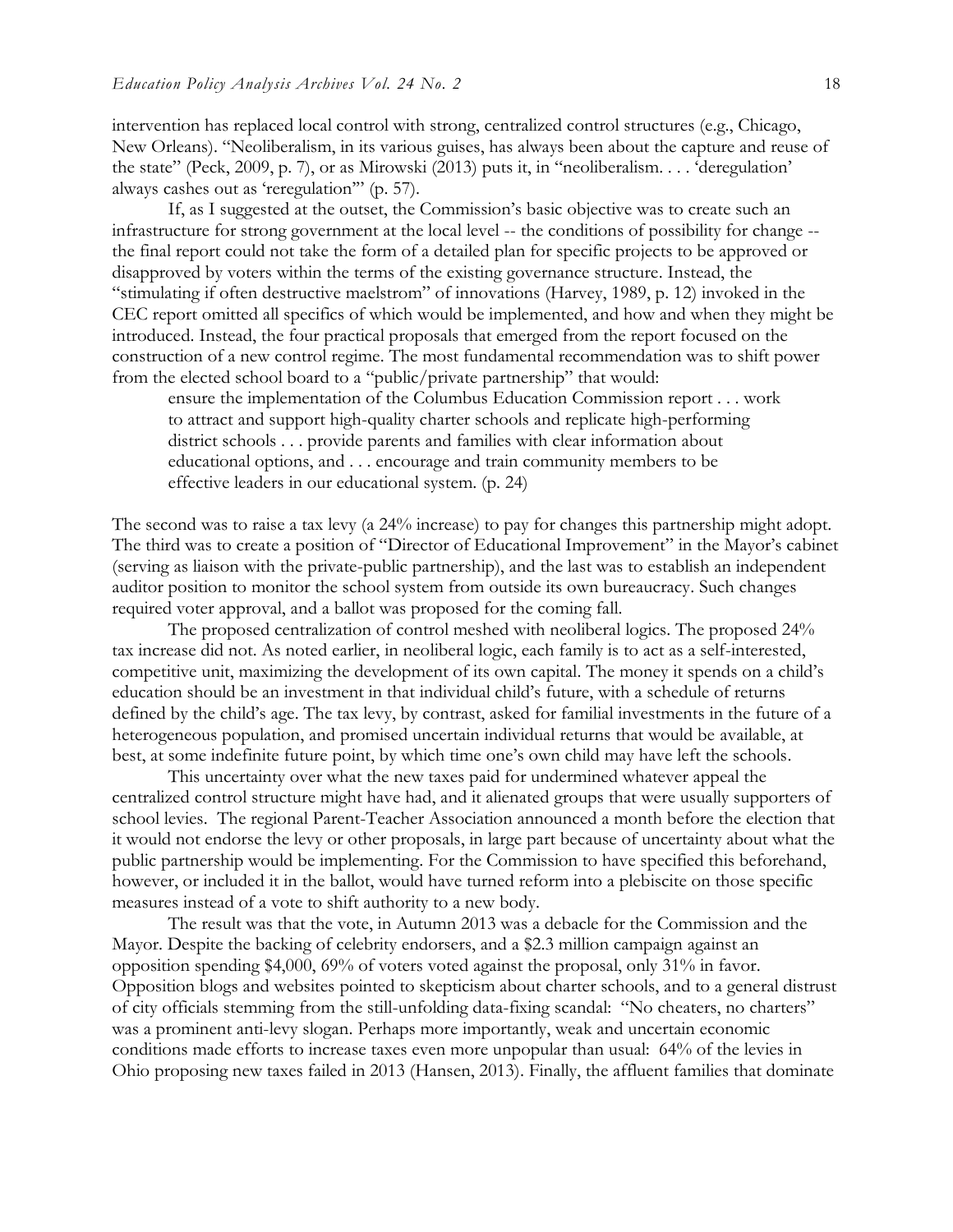low voter turnouts in such local elections (Hajnal,  $2010$ )<sup>12</sup> would have been the very families most likely to already have relatively good access to the kinds of schools they would need to propel their children into the imagined future, and thus had little incentive to support the proposals.

The "no" vote was not, however, a rejection of the future imaginary examined in the body of the article. When the Columbus School Board hired its own consulting firm to conduct focus group interviews on the future of the schools in the Fall of 2014, the results were different from those of CEC's – there was no advocacy for charter schools and digital fixes, for example – but they articulated essentially the same set of goals. Improved "student outcomes," for the 2014 groups, meant:

- increased scores on all standardized metrics
- improved academically

l

- increased graduation rates
- student readiness from Kindergarten to high school for next level, and college,
- work, military, business ready (Hicks, 2015).

The commonalities between the 2013 and 2014 statements -- both emphasizing "high performance," the use of test scores to track students' progress, and the function of schooling as preparation for the future – suggest that the imaginary has sunken into the institutional infrastructure schooling, and that it is being stabilized by the neoliberal project's blurring of 'educational,' 'urban,' and 'economic' policy. The current dense entanglements of the three mean that changes in one constrain the sense of possibility in the others. For many families, the experience of living close to the edge of financial ruin (Kirkham, 2015), seeing careers and "good" jobs become scarce (e.g., Kalleberg, 2011), and finding housing unaffordable (Joint Center for Housing Studies, 2013; Right to the City Alliance, 2014), would make it difficult to conceptualize the future as other than the Manichean scenario described earlier, or to treat school as other than a struggle to avoid of the bad side of that future. The effect is to focus education politics on questions of *how* best to use the schools to prepare for the inevitable, while depoliticizing questions of how the future might be conceived otherwise, and how it might be shaped through schooling or other institutions. It locks us into the idea of the future as an already-known and unalterable set of options, instead of an open future that is "in no sense static . . . but entirely caught up in projects of action that aim to have real effects on the material world, and as such, always changing and adapting" (Graeber, 2007, p. 19).

What are the implications for activism and policy initiatives at national and local levels? Here there is space only to point in four general directions. First, the CEC report shows that economic, urban, and educational policy discourses are merging, but primarily in a neoliberal form that reduces schooling to a matter economic value-creation. Education activists and scholars need to paint a different picture of the relations among the three. Important work has already been done in this regard, with the most sophisticated versions emerging from city-based collectives focusing on particular urban complexes (see, in particular, Chicago Teachers Union Research Department, 2015). A critical question is how to formulate analogous challenges on a national scale, and to supercede them by integrating attention to impoverished 'rural' areas that increasingly function as the "operational landscapes" of cities (Brenner & Schmid, 2015). Second, as Harvey and Wachsmuth (2012) note, the question of "What is to be done?" is inseparable from questions "Who the hell is going to do it?" The elite standpoint of the CEC points to the need for people's commissions on

<sup>&</sup>lt;sup>12</sup> The turnout of eligible voters actually voting on the CEC proposals in 2013 was "18 percent, much smaller than the projected 30 percent turnout . . . based on past off-year elections" (Bush & Richards, 2013).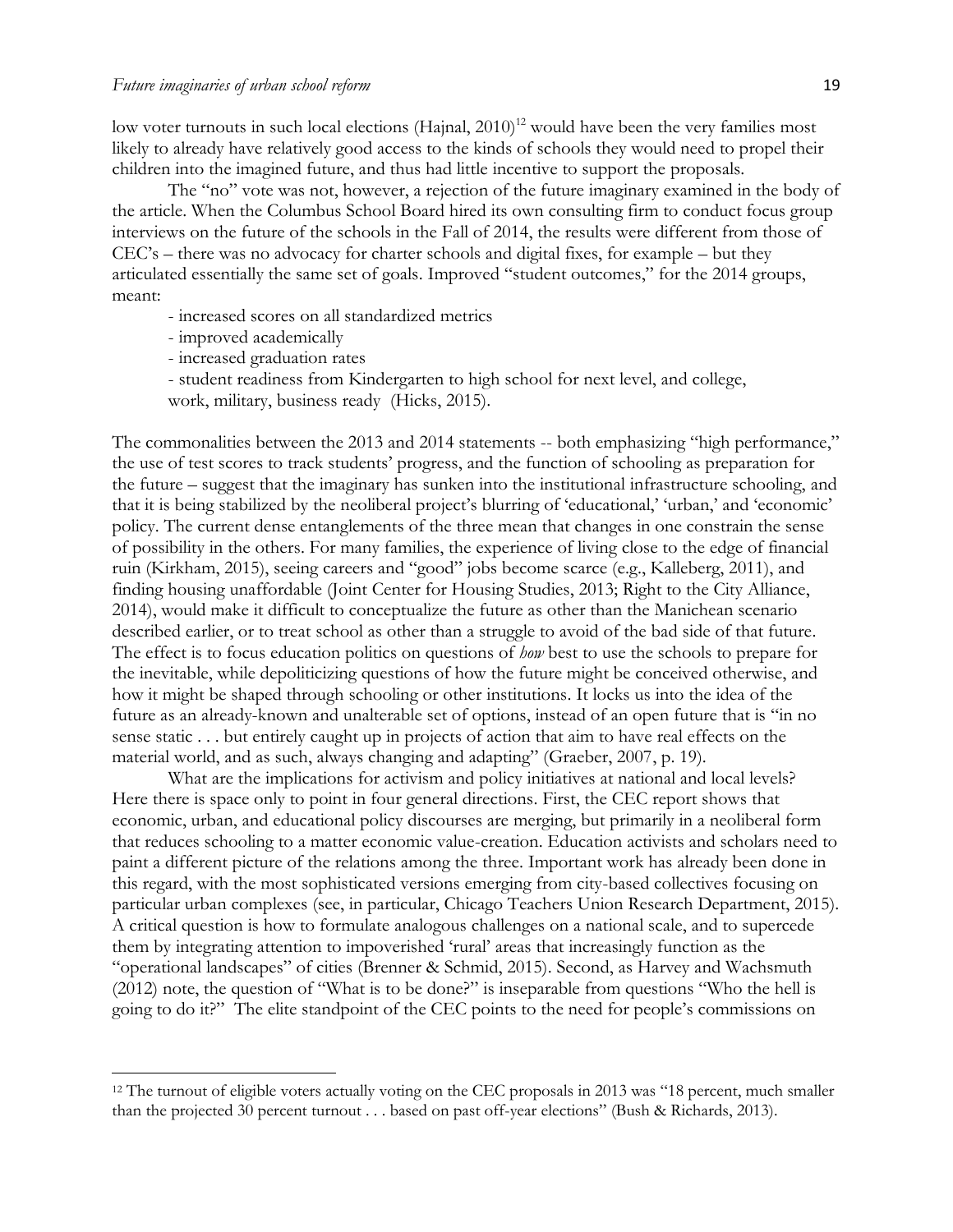education reform that could facilitate learning and analysis grounded in local concerns. But this in itself would be inadequate. As Hess (2010) points out in a different context,

> The very "localness" of local knowledge is turned against it, because it can only manage to perceive short-term and localized dislocations instead of the potential for a beneficial long-term, globalized transition. . . . To counter the knowledge of mainstream economics and its justifications of corporate-led globalization, movement organizations need another type of knowledge, one that can serve as a countervailing expertise to the cosmopolitan science of mainstream economic arguments (p. 168)

As noted above, people's ideas about the schools and school functions are likely to be already saturated with neoliberal sensibilities. The need is not for one-off meetings, let alone more 'focus groups,' but for sustained engagement, with scholars and students from anchor institutions like the schools or local universities helping facilitate and sustain a larger and more inclusive knowledgemaking community.

A third area of struggle concerns reimaging the uses of digital technologies. Internet-based concerns form some of the major tributaries of current education policy flows; the ideas that percolated to the top of the CEC report were full of computers and digital landscapes. Yet most of the corporate-generated discourse ignores social justice (or reduces it to "consumer choice") and much educational research and analysis remains, understandably, focused on bricks and mortar schooling. To successfully generate alternatives to the kind of planning described above – not just defeat it plebiscites, but offer different visions – requires the inclusive networks and collectives mentioned above to work out compelling ways of integrating a new vision of schools that would define them both as neighborhood anchors and community centers, and as situated in global circuits of knowledge production and transnational communication. Finally, the powerful emphases many educational researchers and activists currently give to race, class, gender, language, sexuality, and ability-articulated inequalities need also to systematically engage the question the CEC report took up but answered in such a limited way: How does what's happening in school relate to what happens 'beyond' it? This is not a matter of reducing school to mere preparation for something else, but of seeing the schooling as part of a unfolding movement – uncertain, contingent, creative, and by no means just a route through an already-laid out path – that begins and ends outside its putative temporal and spatial boundaries. All of which means crafting a politics that integrates education, urban reform, and work policy around a counter-imaginary of the future that portrays it as radically open rather than closed down and waiting for us, just beyond some ever-receding horizon.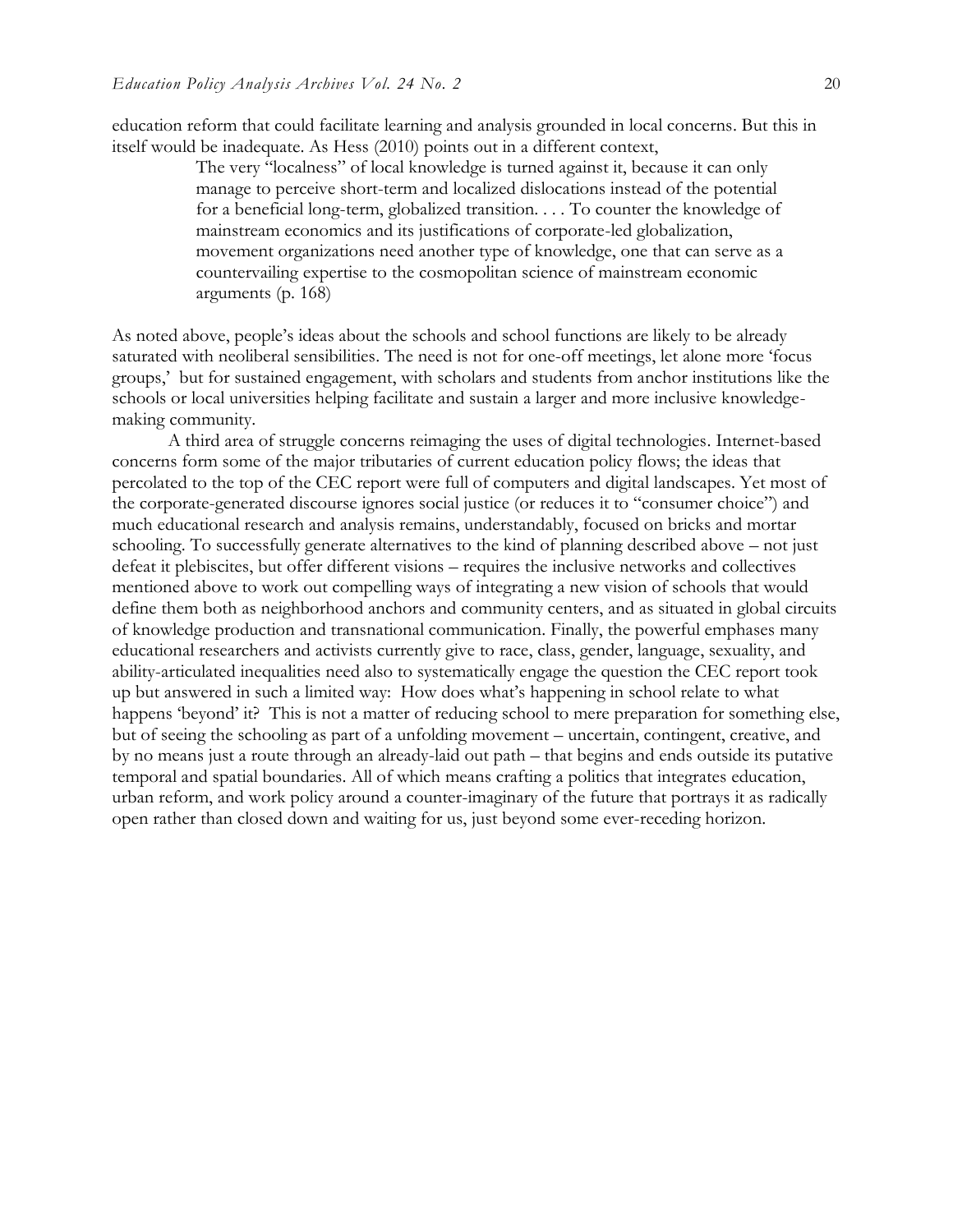#### **References**

- Abbott, A. (2006). Process and temporality in sociology: The idea of outcome in U.S. Sociology. In G. Steinmetz (Ed.) *The politics of method in the human sciences* (pp. 393-426). Durham, NC: Duke University Press.
- Abel, J., Deitz, R., & Y. Su. (2014). "Are Recent College Graduates Finding Good Jobs." *Current Issues in Economics and Finance, 20*. Federal Reserve Bank of New York. Retrieved from [http://www.newyorkfed.org/research/current\\_issues/ci20-1.html](http://www.newyorkfed.org/research/current_issues/ci20-1.html)
- Adler, M. (2010). *Economics for the Rest of Us*. New York. The New Press.
- Amin, A. (2013a). Surviving the turbulent future. *Environment and Planning D: Society and Space 31*, 140- 156.<http://dx.doi.org/10.1068/d23011>
- Amin, A. (2013b). Telescopic urbanism and the poor, *City, 17*, 476-492. <http://dx.doi.org/10.1080/13604813.2013.812350>
- Anagnostopoulos, D. Rutledge, S., & Jacobsen, R. (2013). Mapping the information infrastructure of accountability. In Anagnostopoulos, Rutledge & Jacobsen (Eds.) *The Infrastructure of Accountability*. (pp. 1-20). Cambridge, MA: Harvard University Press.
- Andre-Becheley, L. (2007). Finding Space and Managing Distance: Public School Choice in an Urban California District. *Urban Studies, 44*, 1355–1376. <http://dx.doi.org/10.1080/00420980701302304>
- Ashforth, A. (1990). Reckoning schemes of legitimation: On commissions of inquiry as power/knowledge forms. *Journal of Historical Society*, *3*, 1-22. <http://dx.doi.org/10.1111/j.1467-6443.1990.tb00143.x>
- Autor, D. (2014). Skills, education, and the rise of earnings inequality among the "other 99 percent". *Science, 344*, 843-851.<http://dx.doi.org/10.1126/science.1251868>
- Bailey, J., Carter, S., Schneider, C., & Ark, T. (2012). Data Backpacks: Portable Records & Learner Profiles. Retrieved from [http://digitallearningnow.com/wp](http://digitallearningnow.com/wp-content/uploads/2012/10/DLN-Smart-Series-Databack-Final1.pdf)[content/uploads/2012/10/DLN-Smart-Series-Databack-Final1.pdf](http://digitallearningnow.com/wp-content/uploads/2012/10/DLN-Smart-Series-Databack-Final1.pdf)
- Baker, D. (2012). The problem with structural unemployment in the US. Research Brief: Center for Economic and Policy Research. Retrieved from [http://www.cepr.net/index.php/publications/reports/the-problem-with-structural](http://www.cepr.net/)[unemployment-in-the-us](http://www.cepr.net/)
- Ball, S. (1994). *Education Reform*. Buckingham: Open University Press.
- Barley, S. (2010). Building an institutional field to corral a government: A case to set an agenda for organization studies. *Organization Studies, 3,* 777-805. <http://dx.doi.org/10.1177/0170840610372572>
- Bill and Melinda Gates Foundation (2008). *All Students Ready for College, Career and Life: Reflections on the Foundation's Education Investments 2000-2008.* Retrieved from [https://docs.gatesfoundation.org/Documents/reflections-foundations-education](https://docs.gatesfoundation.org/Documents/reflections-foundations-education-investments.pdf)[investments.pdf](https://docs.gatesfoundation.org/Documents/reflections-foundations-education-investments.pdf)
- Blinder, A. (2007). *How Many U.S. Jobs might be offshorable? CEPS Working Paper No. 142*. Princeton, NJ: Center for Economic Policy Studies. Retrieved from <http://www.princeton.edu/~blinder/papers/07ceps142.pdf>
- Bourdieu, P. (1977). *Outline of a theory of practice.* Cambridge: Cambridge University Press. <http://dx.doi.org/10.1017/CBO9780511812507>
- Brenner, N. & Schmid, C. (2015). Towards a new epistemology of the urban? *City, 19*, 151-182, DOI: 10.1080/13604813.2015.1014712
- Brown, W. (2015). *Undoing the Demos*. Brooklyn, NY: Zone Books.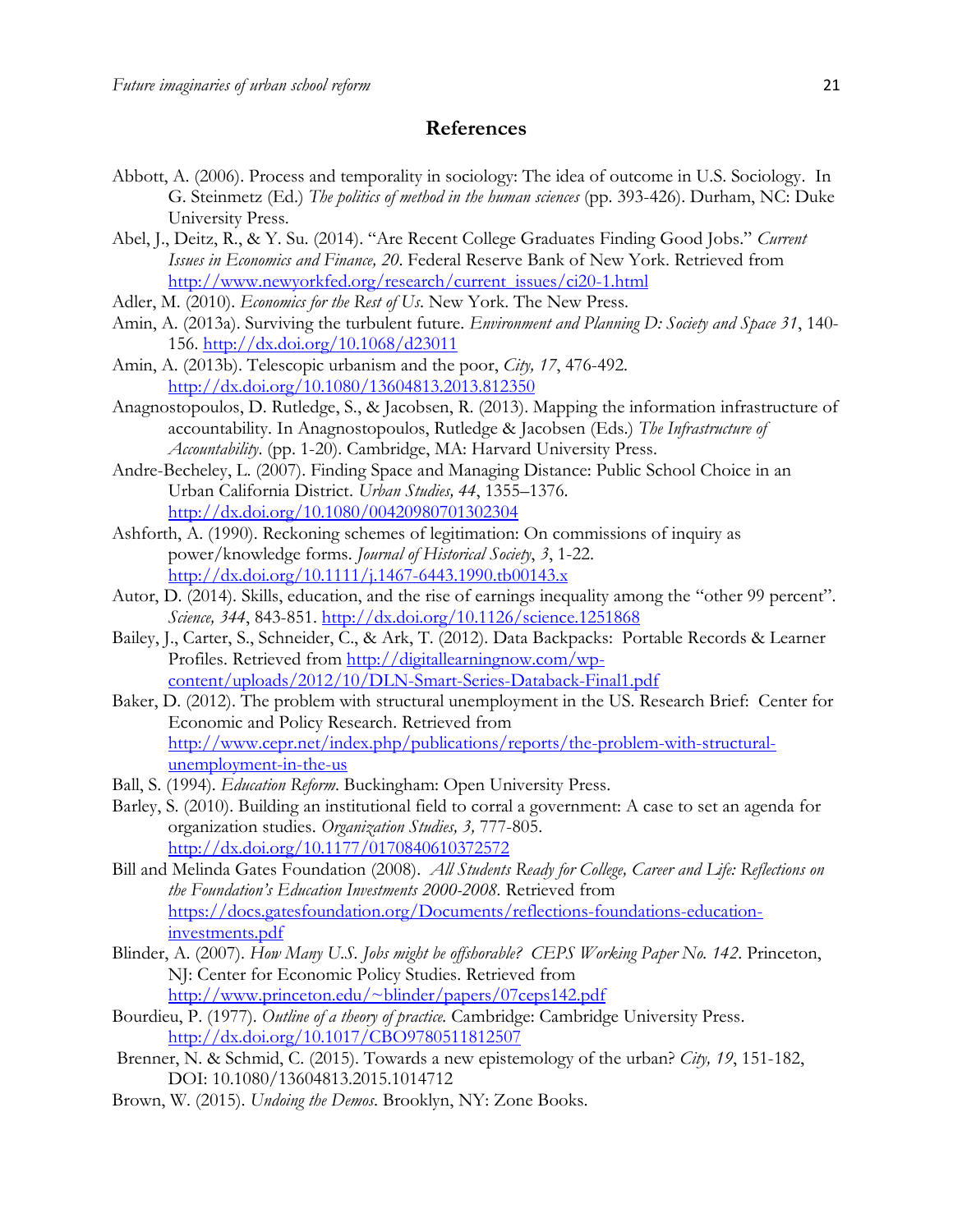- Bush, B. (2009, September 16). Suspension, expulsion rates higher for blacks; Columbus schools are searching for an explanation, Harris tells board. *Columbus Dispatch*. Retrieved from http://www.dispatch.com/live/content/local\_news/stories/2009/09/16/CCS16.ART\_AR T\_09-16-09\_B4\_06F3EQP.html?sid=101
- Bush, B. & Richards (2013, November 7). What's next for Columbus Schools. *Columbus Dispatch*, Retrieved from http://www.dispatch.com/content/stories/local/2013/11/07/whathappened-and-whats-next-for-columbus-schools.html
- Bush, B. & Siegel, J. (2013, April 17). Columbus schools could face takeover under plan. *Columbus Dispatch.* Retrieved from http://www.dispatch.com/content/stories/local/2013/04/17/columbus-schools-could-

face-takeover-under-plan.html

- Carnevale, A. Smith, N., & J. Strohl. (2010). *Help Wanted: Projections of Jobs and Education Requirements through 2018*. Washington, DC: The Georgetown University Center on Education and the Workforce.
- Casselman, B. (2013, April, 7). The young and the jobless. *Wall Street Journal* blogs. Retrieved from [http://blogs.wsj.com/economics/2013/04/06/number-of-the-week-youth-unemployment](http://blogs.wsj.com/economics/2013/04/06/number-of-the-week-youth-unemployment-at-22-9/?Mod=WSJ_blogs_mostpop_read)[at-22-9/?Mod=WSJ\\_blogs\\_mostpop\\_read](http://blogs.wsj.com/economics/2013/04/06/number-of-the-week-youth-unemployment-at-22-9/?Mod=WSJ_blogs_mostpop_read)
- Castoriadis, C. (1987) *The Imaginary Institution of Society* (trans. Kathleen Blamey). Cambridge, MA: MIT Press.
- Chiapello, E., & Fairclough, N. (2002). Understanding the new management ideology: a transdisciplinary contribution from critical discourse analysis and new sociology of capitalism. *Discourse & Society, 13*, 185-208. <http://dx.doi.org/10.1177/0957926502013002406>
- Chicago Teachers Union Research Department (Caref, C., Hilgendorf, K. Jankov, P., Hainds, S., & J. Conwell). (2015). *A Just Chicago*. Chicago, IL: Chicago Teachers Union. Retrieved from <http://www.ctunet.com/just>
- Chiodo, A. Hernández-Murillo, R., & Owyang, M. (2010). Nonlinear Effects of School Quality on House Prices. *Federal Reserve Bank of St. Louis*. Retrieved from <https://research.stlouisfed.org/publications/review/10/05/Chiodo.pdf>
- Columbus Education Commission (2013). *Assuring Student Success for the Workforce of Tomorrow*. Columbus, OH: Columbus Education Commission. Retrieved from [http://reimaginecolumbuseducation.org/wp](http://reimaginecolumbuseducation.org/wp-content/uploads/2013/05/Report_of_the_Cbus_Ed_Commission-LINKS.pdf)[content/uploads/2013/05/Report\\_of\\_the\\_Cbus\\_Ed\\_Commission-LINKS.pdf](http://reimaginecolumbuseducation.org/wp-content/uploads/2013/05/Report_of_the_Cbus_Ed_Commission-LINKS.pdf)
- Cook, I., & Ward, K. (2012). Relational comparisons: The assembling of Cleveland's Waterfront Plan. *Urban Geography, 33*, 774-795.<http://dx.doi.org/10.2747/0272-3638.33.6.774>
- Cooper, D. (2013). The minimum wage ssed to be enough to keep workers out of poverty—It's not anymore. *Economic Policy Institute*. Retrieved from <http://www.epi.org/publication/minimum-wage-workers-poverty-anymore-raising/>
- Davidson, P. (1995). Uncertainty in economics. In S. Dow and J. Hilliard (Eds.) *Keynes, Knowledge and Uncertainty* (pp. 107-116). Brookfield, VT: Edward Elgar.
- Dewey, J. (1922). *Human Nature and Conduct*. New York, NY: Henry Holt and Company.
- Duncan, A. (2009, 8, June). *Robust Data Gives Us The Roadmap to Reform*. Retrieved from <http://www.ed.gov/news/speeches/robust-data-gives-us-roadmap-reform>
- Education Week (2014, June 10). College Access for All: A commentary collection. *33*(35). Retrieved from [http://www.edweek.org/ew/collections/commentary-college-access-for](http://www.edweek.org/ew/collections/commentary-college-access-for-all/index.html?intc=EW-CAA14-EML)[all/index.html?intc=EW-CAA14-EML](http://www.edweek.org/ew/collections/commentary-college-access-for-all/index.html?intc=EW-CAA14-EML)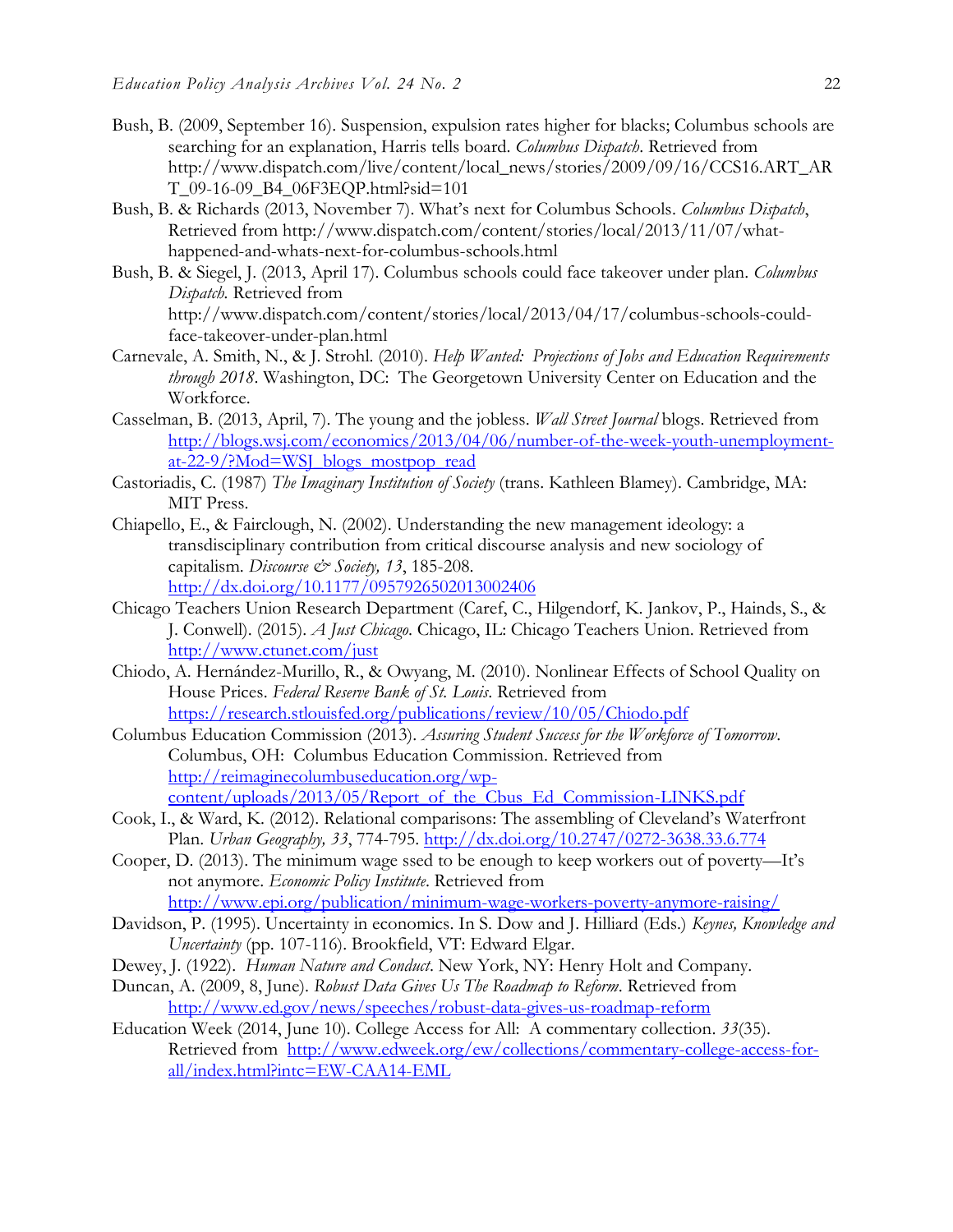- Fairclough, N. (1993) Critical Discourse Analysis and the Marketization of Public Discourse: The Universities, *Discourse and Society, 4*, 133-168. <http://dx.doi.org/10.1177/0957926593004002002>
- Fairclough, N. (2003). *Analysing Discourse*. London: Routledge.
- Fairclough, N., (2010). *Critical Discourse Analysis: The Critical Study of Language, 2nd ed*. London: Pearson.
- Ferrari, E., & Green, M (2013). Travel to school and housing markets: a case study of Sheffield, England. *Environment and Planning A 45*, 2771-2788.<http://dx.doi.org/10.1068/a45423>
- Fischer, F. (2003). *Reframing Public Policy: Discursive Politics and Deliberative Practice*. Oxford: Oxford University Press.<http://dx.doi.org/10.1093/019924264X.001.0001>
- Flexner, A. (2008). *The American College*. New York: The Century Company.
- Florida, R., & Mellandar, C. (2015). *Segregated City: The Geography of Economic Segregation in America's Metros*. Toronto: Martin Prosperity Institute, University of Toronto.
- Foucault, M. (1972). *The Archeology of Knowledge* (Trans. A.M. Sheridan Smith). New York: Pantheon Books.
- Fry, P. & Taylor, R. (2012). *The Rise of Residential Segregation by Income*. Washington, DC: Pew Social and Demographic Trends.
- Glass, R., & Nygreen, K. (2011). Class, Race, and the Discourse of "College for All": A Response to "Schooling for Democracy." *Democracy & Education*, *19*, 1-8.
- Graeber, R. (2007). *Revolution in Reverse*. Retrieved from [http://theanarchistlibrary.org/library/david](http://theanarchistlibrary.org/library/david-graeber-revolution-in-reverse)[graeber-revolution-in-reverse](http://theanarchistlibrary.org/library/david-graeber-revolution-in-reverse)
- Hajnal, Z. (2010). *America's Uneven Democracy.* Cambridge, UK: Cambridge University Press.
- Hansen, K. (2013). More than one half of Ohio School Levies Passed. *StateImpact .* Retrieved from [http://stateimpact.npr.org/ohio/2013/11/06/more-than-half-of-ohio-school-levies](http://stateimpact.npr.org/ohio/2013/11/06/more-than-half-of-ohio-school-levies-passed/)[passed/](http://stateimpact.npr.org/ohio/2013/11/06/more-than-half-of-ohio-school-levies-passed/)
- Harvey, D. (1989). From Managerialism to Entrepreneurialism: The Transformation in Urban Governance in Late Capitalism. *Geografiska Annaler. Series B, Human Geography*, *71*, 3-17. <http://dx.doi.org/10.2307/490503>
- Harvey, D., & Wachsmuth, D. (2012). What is to be done? And who the hell is going to do it? In N. Brenner, P. Marcuse, and M. Mayer (Eds.) *Cities for People, not Profit* (pp. 264-274). New York: Routledge.
- Hess, D. (2010). Declarations of Independents: On local knowledge and localist knowledge. *Anthropological Quarterly, 83*, 153-176. DOI: 10.1353/anq.0.0107
- Hicks, P. (2015). *Moving Forward Dreaming Big*. Outcomes Management Group, Ltd. Retrieved from <http://www.columbus.k12.oh.us/progressreport/>
- Hill, A. (2014). A Day in the Life of a Data-Mined Kid. *Marketplace: Learning Curve*. Retrieved from <http://www.marketplace.org/topics/education/learningcurve/day-life-data-mined-kid>
- Hira, R. (2008). *The off-shoring of innovation*. Briefing Paper # 226. New York, NY: Economic Policy Institute. Retrieved from<http://www.epi.org/publication/bp226/>
- Hirschman, D,. & Berman, E. (2014). Do economists make policies? On the political effects of economics. *Socio-Economic Review*. *12*, 779-811.<http://dx.doi.org/10.1093/ser/mwu017>
- Holland, D., Nonini, D., Lutz, C., Bartlett, L., Frederick-McGlathery, M., Guldbrandsen, T., & Murillo, E. (2007). *Local democracy under siege*. New York, NY: New York University Press.
- Hu, W. (2010, February 28). In Middle School, Charting Their Course to College and Beyond. *The New York Times.* Retrieved from

http://www.nytimes.com/2010/03/01/education/01schools.html? $r=0$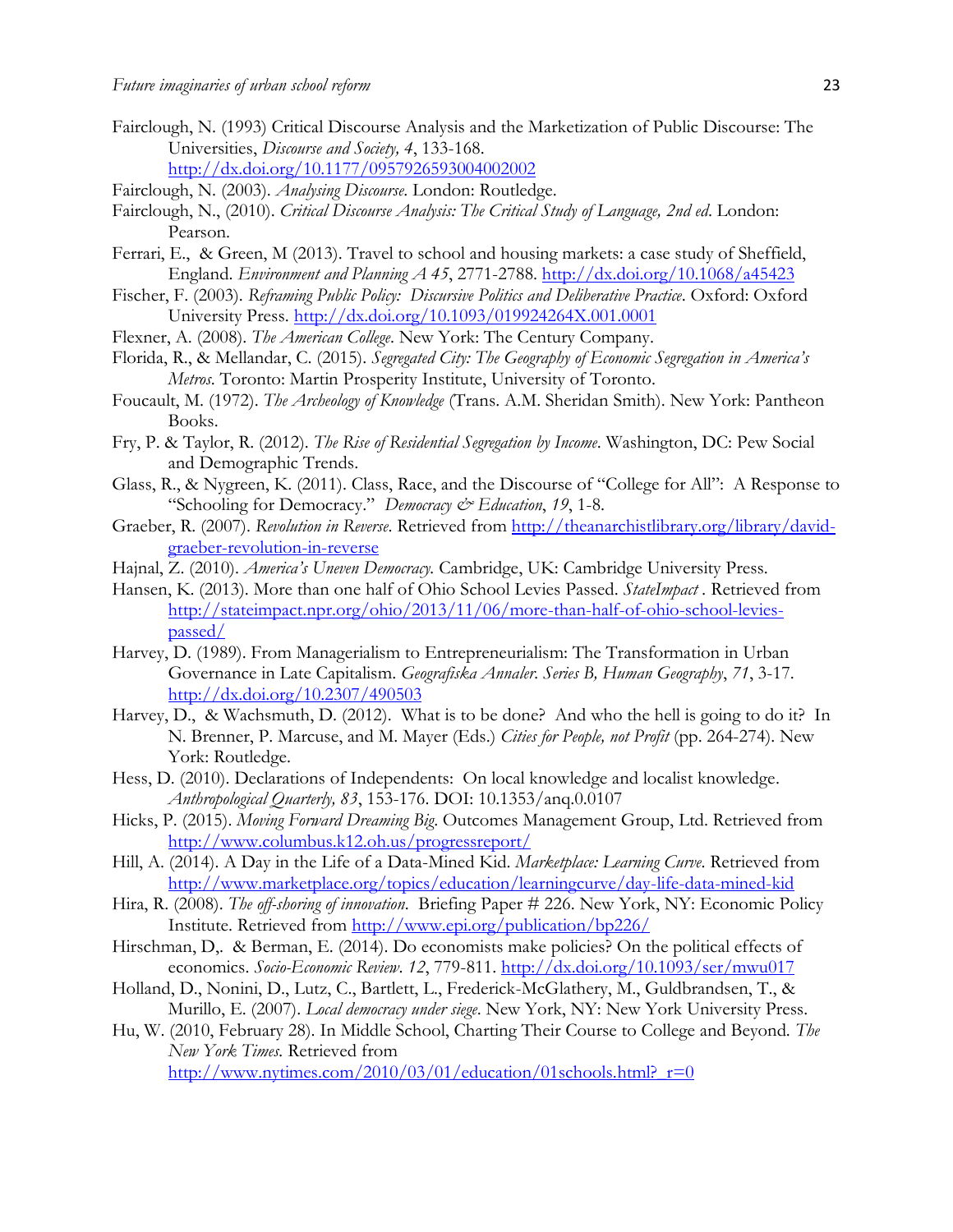- Jessop. B. (2010) 'Cultural Political Economy and Critical Policy Studies', *Critical Policy Studies 3*, 336– 56.<http://dx.doi.org/10.1080/19460171003619741>
- Jessop, B. (2013). Recovered imaginaries, imagined recoveries: a cultural political economy of crisis construals and crisis-management in the North Atlantic Financial Crisis', in M. Benner (Ed.), *Before Beyond the Global Economic Crisis: Economics, Politics and Settlement*, (pp. 234-254). Cheltenham, UK: Edward Elgar.<http://dx.doi.org/10.4337/9781781952016.00020>
- Joint Center for Housing Studies (2013). *America's Rental Housing—Evolving Markets and Needs.*  Cambridge, MA: Joint Center for Housing Studies of Harvard University. Retrieved from <http://www.jchs.harvard.edu/americas-rental-housing>
- Keynes, J. M. (1936). *The General Theory of Employment Interest and Money*. New York, NY: Harcourt, Brace & World.
- Keynes, J. M. (1937). The General Theory of Employment. *Quarterly Journal of Economics*, *51,* 209-223. <http://dx.doi.org/10.2307/1882087>
- Kirkham, E. (2015). 62% of Americans Have Less Than \$1,000 in Savings, Survey Finds | *GOBankingRates*. Retrieved from [http://www.gobankingrates.com/savings-account/62](http://www.gobankingrates.com/savings-account/62-percent-americans-under-1000-savings-survey-finds/) [percent-americans-under-1000-savings-survey-finds/](http://www.gobankingrates.com/savings-account/62-percent-americans-under-1000-savings-survey-finds/)
- Knorr Cetina, K. (2010). The epistemics of information. *Journal of Consumer Culture*. *10*, 171-201. <http://dx.doi.org/10.1177/1469540510366641>
- Kochan, T., Finegold, D., & Osterman, P. (2012). Who can fix the "middle-skills" gap?. *Harvard Business Review*, *90*, 81-90.
- Larner, W., & Laurie, N (2010). Travelling technocrats, embodied knowledges: Globalising privatization in telecoms and water. *Geoforum*, 41, 218-226. <http://dx.doi.org/10.1016/j.geoforum.2009.11.005>
- Lave, J. (1988). *Cognition in Practice*. Cambridge: Cambridge University Press. <http://dx.doi.org/10.1017/CBO9780511609268>
- Lawn, M. (2011). Standardizing the European Education Policy Space. *European Educational Research Journal, 10,* 259-272*.* <http://dx.doi.org/10.2304/eerj.2011.10.2.259>
- Lefebvre, H. (1991). *The Production of Space*. Malden, MA: Blackwell.
- Lucas, R., & Rapping, L. (1969). Real wages, employment, and inflation. *Journal of Political Economy*, *77,* 721-754.<http://dx.doi.org/10.1086/259559>
- Lupton, R. (2003). *'Neighbourhood Effects': Can we measure them and does it matter?* Centre for Analysis of Social Exclusion. Paper 73. London School of Economics. Retrieved from http://eprints.lse.ac.uk/6327/1/Neighbourhood Effects Can we measure them and doe s it matter.pdf
- McCann, E. (2011). Veritable inventions: Cities, policies, and assemblage. *Area, 43*, 143-147. <http://dx.doi.org/10.1111/j.1475-4762.2011.01011.x>
- McCann, E., & Ward, K. (2010). Relationality/territoriality: Toward a conceptualization of cities in the world. *Geoforum*, *41*, 175-184.<http://dx.doi.org/10.1016/j.geoforum.2009.06.006>
- McFarlane, C. (2011). *Learning the City*. New York: Wiley-Blackwell. <http://dx.doi.org/10.1002/9781444343434>
- Mah, L. (2012). Demolition for Development: A Critical Analysis of Official Urban Imaginaries in Past and Present UK Cities. *Journal of Historical Sociology, 25*, 151-176. <http://dx.doi.org/10.1111/j.1467-6443.2011.01406.x>
- Mahoney, J., & & Schensul, D. (2006). Historical context and path dependence. In R. Goodin and C. Tilly (Eds.) The Oxford Handbook of Contextual Political Analysis (pp. 454-471). New York: Oxford University Press.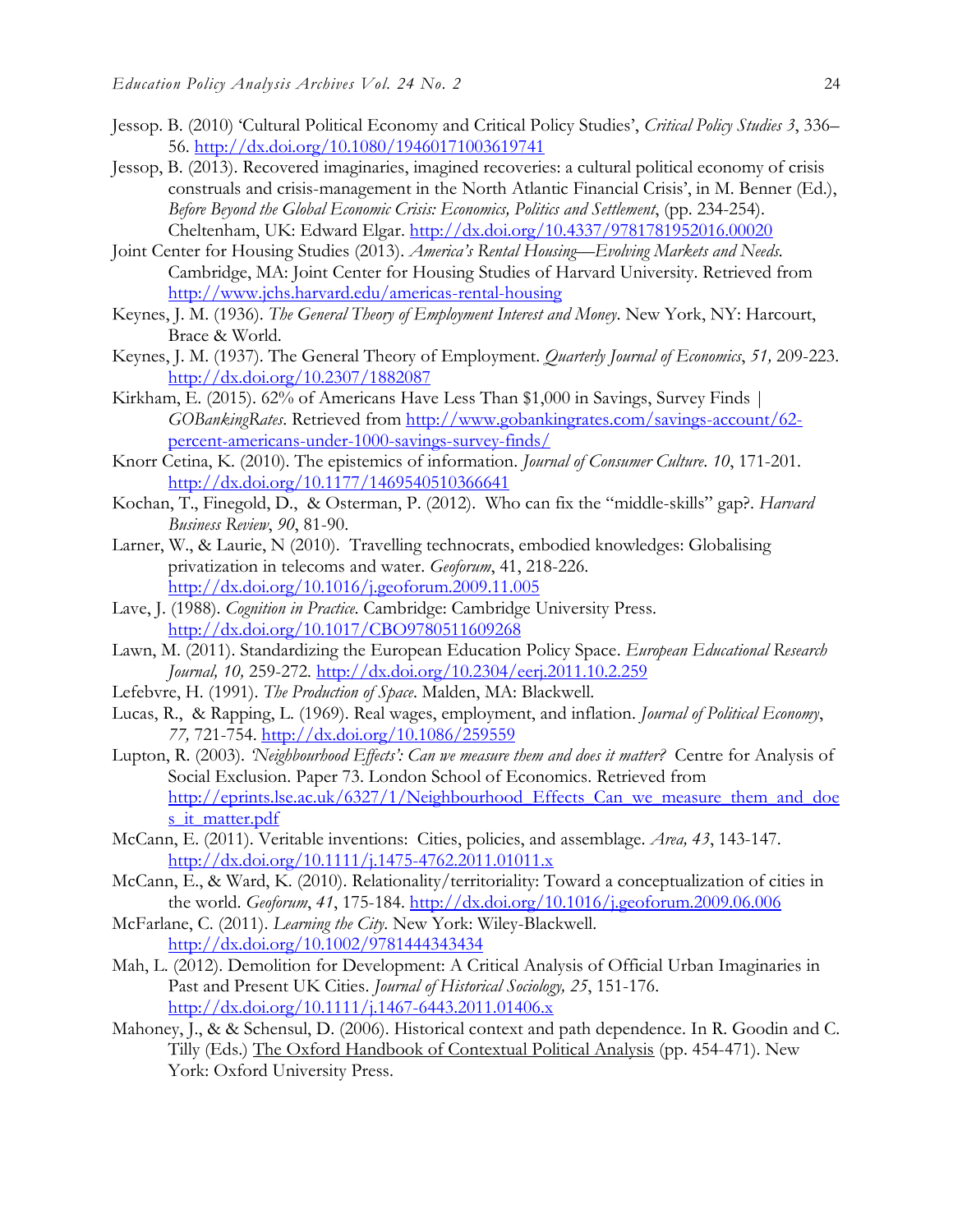- Milliron, M. (2012). An Open Letter to Students: You're the Game Changer in Next-Generation Learning. *Educause Review, 47*, 25-31.
- Mini, P. (2002). Keynes 'microeconomics': some lessons. In S. Dow and J. Hilliard (Eds.), *Keyes and the Global Economy* (pp. 19-44). Cheltenham, UK: Edward Elgar.
- Mirowski, P. (2013). *Never let a serious crisis go to waste: How neoliberalism survived the crisis*. London: Verso.
- Mishel, L. (2011). *Education is Not the Cure for High Unemployment or for Income Inequality*. Briefing Paper # 286. Washington, DC: Economic Policy Institute. Retrieved from [http://epi.3cdn.net/67ee506f20f88f8ee7\\_l7m6ii9g8.pdf](http://epi.3cdn.net/67ee506f20f88f8ee7_l7m6ii9g8.pdf)
- Mishel, L. (2013). *Declining value of the federal minimum wage is a major factor driving inequality*. Issue Brief #351. New York: Economic Policy Institute. Retrieved from <http://www.epi.org/publication/declining-federal-minimum-wage-inequality/>
- Mishel, L., Shierholz, H., & Schmitt, J. (2013). *Assessing The Job Polarization Explanation of Growing Wage Inequality*. Working Paper. Washington, DC: Economic Policy Institute. Retrieved from [http://www.epi.org/files/2012/wp295-assessing-job-polarization-explanation-wage](http://www.epi.org/files/2012/wp295-assessing-job-polarization-explanation-wage-inequality.pdf)[inequality.pdf](http://www.epi.org/files/2012/wp295-assessing-job-polarization-explanation-wage-inequality.pdf)
- Montgomery, A. (2006). "Living in Each Other's Pockets": The Navigation of Social Distances by Middle Class Families in Los Angeles. *City & Community 5*, 425-450. <http://dx.doi.org/10.1111/j.1540-6040.2006.00192.x>
- Munn, N. (1992). The cultural anthropology of time. *Annual Review of Anthropology, 21*, 93-123. <http://dx.doi.org/10.1146/annurev.an.21.100192.000521>
- National Education Law Project (NELP). (2014). An unbalanced recovery: Real wage and job growth trends. Retrieved from<http://www.nelp.org/page/content/Unbalanced-Recovery/>
- Neuman, S. B., & Celano, D. (2001). Access to print in low- [and middle-income communities: An](http://www-personal.umich.edu/~sbneuman/pdf/AccessToPrint.pdf)  [ecological study of 4 neighborhoods.](http://www-personal.umich.edu/~sbneuman/pdf/AccessToPrint.pdf) *Reading Research Quarterly, 36*, 8-26. <http://dx.doi.org/10.1598/RRQ.36.1.1>
- Osterman, P., & Shulman, B. (2012). *Good Jobs America: Making Work Better for Everyone*. New York: Russell Sage Foundation.
- Park, R. (1915). The city: Suggestions for the Investigation of human behavior in the urban environment. *American Journal of Sociology, 20,* 577-612.<http://dx.doi.org/10.1086/212433>
- Peck, J. (2010). *Constructions of Neoliberal Reason*. Oxford: Oxford University Press. <http://dx.doi.org/10.1093/acprof:oso/9780199580576.001.0001>
- Peck, J., & Theodore, N. (2010) Mobilizing policy: models, methods, and mutations. *Geoforum 41*, 169–74.<http://dx.doi.org/10.1016/j.geoforum.2010.01.002>
- Peck, J., & Theodore, N. (2012). Follow the Policy. *Environment and Planning A 44*, 21-30. <http://dx.doi.org/10.1068/a44179>
- Peck, J., Theodore, N. & Brenner, N. (2013). Neoliberal Urbanism Redux? *International Journal of Urban and Regional Research 37*, 1091-1099.<http://dx.doi.org/10.1111/1468-2427.12066>
- Phillips, V. (2010, June 2). On Common Core State Standards. Retrieved from http://www.impatientoptimists.org/Posts/2010/06/On-Common-Core-State-Standards
- Pixley, J. (2014). Uncertainty: the Curate's egg in financial economics. *British Journal of Sociology, 65*, 200-224.<http://dx.doi.org/10.1111/1468-4446.12070>
- Prince, R. (2014). Consultants and the global assemblage of culture and creativity. *Transactions of the Institute of British Geographers*, *39*, 90-101. DOI: <http://dx.doi.org/10.1111/tran.12012>
- Raymond, M. (2008). The student data backpack. In Kanstoroom, M. and Osberg, E. (Eds.) *A Byte at the Apple: Rethinking Education Data for the Post-NCLB Era* (pp. 142-158). Washington, D.C.: The Thomas B. Fordham Institute.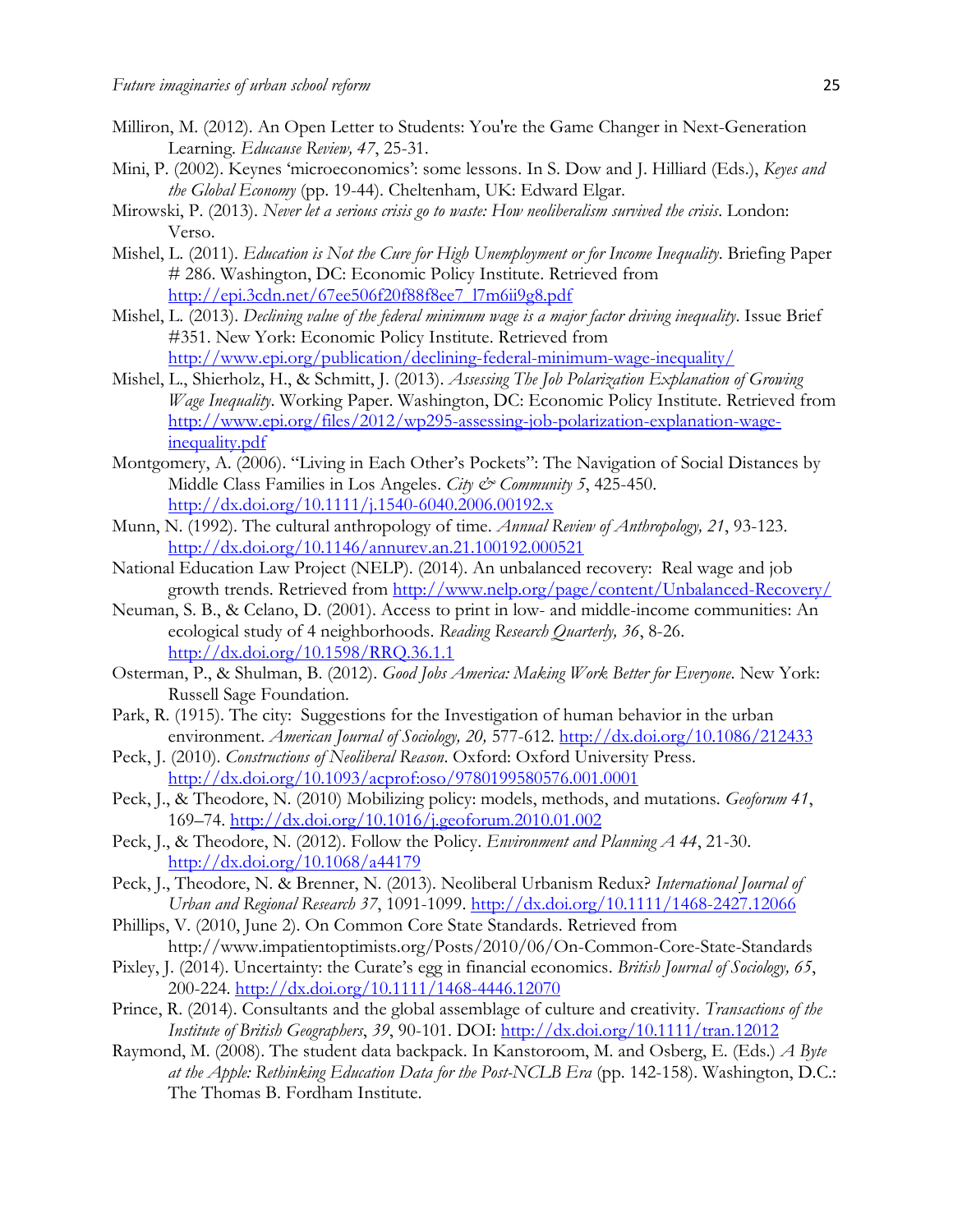- Reese, L., & Goldenberg, C. (2006). Community contexts for literacy development of Latina/o children: Contrasting case studies. *Anthropology & Education Quarterly*, *37*, 42-61. <http://dx.doi.org/10.1525/aeq.2006.37.1.42>
- Schmitt, J., & Jones, J. (2012). *Where have all the good jobs gone?* Washington, DC: Center for Economic Policy Research. Retrieved from <http://www.cepr.net/documents/publications/good-jobs-2012-07.pdf>
- Shierholz, H., Davis, A. & Kimball, W. (2014). *The Class of 2014: The Weak Economy Is Idling Too Many Young Graduates Briefing Paper #377*. Washington, D.C.: Economic Policy Institute. Retrieved from<http://www.epi.org/publication/class-of-2014/>
- Smith, V. (2010). Enhancing employability: Human, cultural, and social capital in an era of turbulent unpredictability. *Human Relations*, *63*, 279-303. <http://dx.doi.org/10.1177/0018726709353639>
- Stokes, K. (2013, 9 December). What could be in Indiana's proposed 'Data Backpack'. *StateImpact.*  Retrieved from [http://indianapublicmedia.org/stateimpact/2013/12/09/indianas](http://indianapublicmedia.org/stateimpact/2013/12/09/indianas-proposed-student-data-backpack/)[proposed-student-data-backpack/](http://indianapublicmedia.org/stateimpact/2013/12/09/indianas-proposed-student-data-backpack/)
- Strauss, V. (2014, Aug 22). And now, final exams for kindergartners, really. *Washington Post*, Retrieved from [http://www.washingtonpost.com/blogs/answer](http://www.washingtonpost.com/blogs/answer-sheet/wp/2014/08/22/and-now-final-exams-for-kindergartners-really/)[sheet/wp/2014/08/22/and-now-final-exams-for-kindergartners-really/](http://www.washingtonpost.com/blogs/answer-sheet/wp/2014/08/22/and-now-final-exams-for-kindergartners-really/)
- Suchman, L. (1987). *Plans and Situated Actions*. Cambridge: Cambridge University Press.
- Taleb, N., Read, R., Douady, R., Norman, J., & Bar-Yam, Y. (2014). The Precautionary Principle (with Application to the Genetic Modification of Organisms). Extreme Risk Initiative: NYU School of Engineering Working Paper Series. Retrieved from <http://www.fooledbyrandomness.com/pp2.pdf>
- Taylor, C. (2002). Modern social imaginaries. *Public Culture 14*, 91-124. <http://dx.doi.org/10.1215/08992363-14-1-91>
- Tilly, C. (2002). *Stories, Identities, and Political Change*. Lanham, MD: Rowman & Littlefield.
- Titscher, S., Meyer, M., Wodak, R., & Vetter, E. (2000). *Methods of Text and Discourse Analysis*. London: Sage.
- Urciuoli, B. (2008). Skills and selves in the new workplace. *American Ethnologist*, *35*, 211-228. <http://dx.doi.org/10.1111/j.1548-1425.2008.00031.x>
- U.S. Department of Education, Office of Planning, Evaluation and Policy Development (2010). *ESEA Blueprint for Reform,* Washington, D.C. Retrieved from <http://www2.ed.gov/policy/elsec/leg/blueprint/index.html>
- Usifa, (2013) ALEC Ed. Agenda for 2014: Course Choice, Student Data 'Backpack Act'. *Education Week's Blogs.* Retrieved from [http://blogs.edweek.org/edweek/state\\_edwatch/2013/12/alec\\_ed\\_agenda\\_for\\_2014\\_inclu](http://blogs.edweek.org/edweek/state_edwatch/2013/12/alec_ed_agenda_for_2014_includes_course_choice_student_data_backpack_act.html) des course choice student data backpack act.html
- Vander Ark, T. V. (2013a). Smart Cities: Columbus. *Getting Smart*, March 4, 2013. Retrieved from <http://gettingsmart.com/2013/03/smart-cities-columbus/>
- Vander Ark, T. V. (2013b). 5 Reasons Columbus Should Make the Shift to Digital Learning. *Getting Smart*, Retrieved from [http://gettingsmart.com/2013/01/5-reasons-columbus-should-make](http://gettingsmart.com/2013/01/5-reasons-columbus-should-make-the-shift-to-digital-learning/)[the-shift-to-digital-learning/](http://gettingsmart.com/2013/01/5-reasons-columbus-should-make-the-shift-to-digital-learning/)
- White House (nd). Higher Education. Retrieved from <http://www.whitehouse.gov/issues/education/higher-education>
- Wicks-Lim, J. (2012). The Working Poor: A booming demographic. *New Labor Forum 21*, 17-25. <http://dx.doi.org/10.4179/NLF.213.0000004>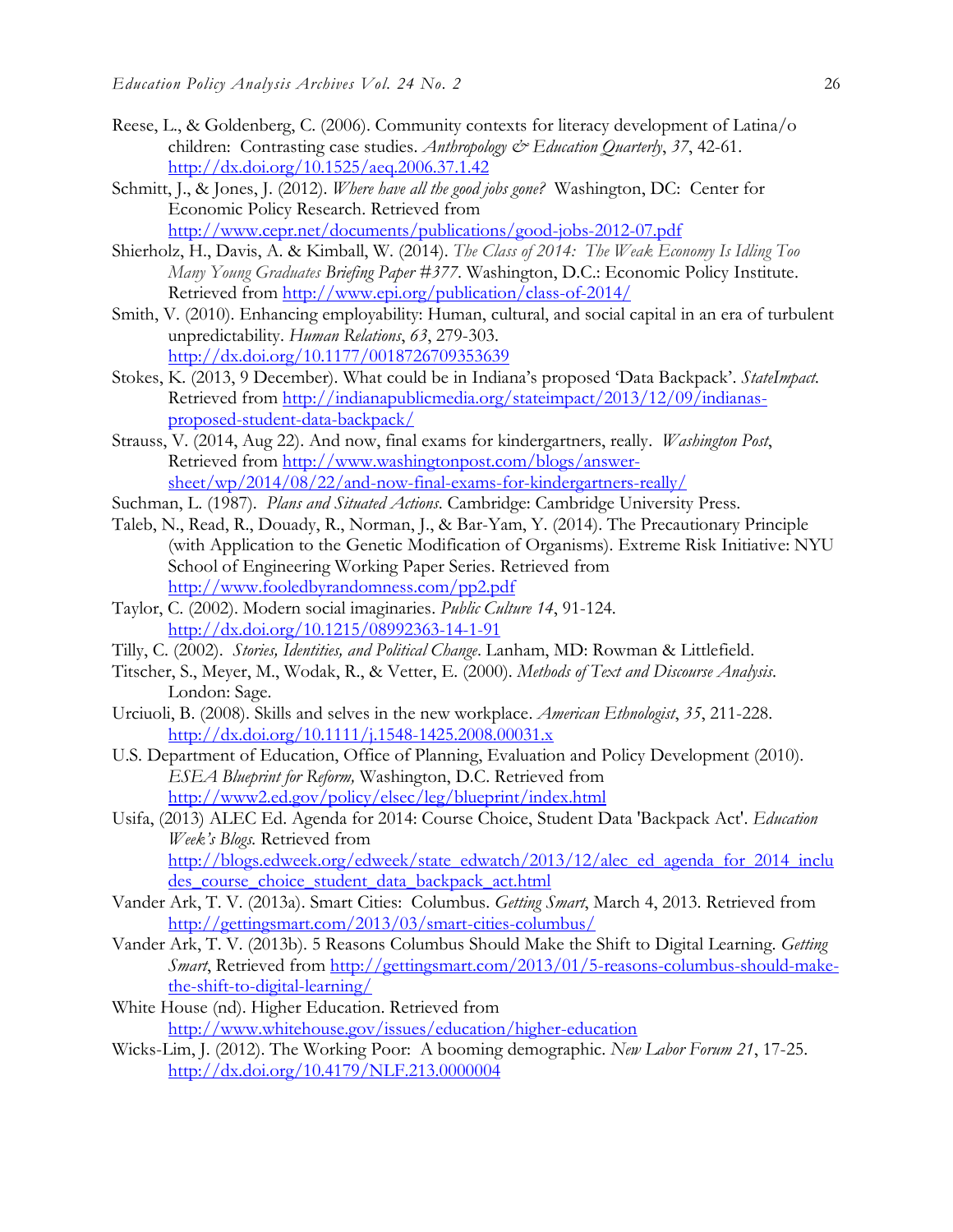- Wodak, R. (2002). "Discourse and politics: The Rhetoric of Exclusion." In R. Wodak and A. Pelinka (Eds.), *The Haider Phenomena in Austria*, (pp. 33-60). New Brunswick, NJ: Transaction Books.
- Wolters, J. (2015, 23 January). How economists came to dominate the conversation. *New York Times*. Retrieved from [http://www.nytimes.com/2015/01/24/upshot/how-economists-came-to](http://www.nytimes.com/2015/01/24/upshot/how-economists-came-to-dominate-the-conversation.html)[dominate-the-conversation.html](http://www.nytimes.com/2015/01/24/upshot/how-economists-came-to-dominate-the-conversation.html)
- Young, J. (2013). Middle-skill jobs remain more common among rural workers. *The Carsey Institute at the Scholars' Repository*. Paper 196. Retrieved from<http://scholars.unh.edu/carsey/196>

### **About the Author**

#### **Jan Nespor**

Ohio State University

Jan Nespor is a professor in the education policy studies program in the Department of Educational Studies at Ohio. He has conducted ethnographic studies of elementary schools and universities, interview studies of teachers, parents, and administrators, and textual analyses of school reform. He currently focuses on urban school policy and reform.

[nespor.2@osu.edu](mailto:nespor.2@osu.edu)

## education policy analysis archives

Volume 24 Number 2 January 4, 2016 ISSN 1068-2341

### @

SOME RIGHTS RESERVED Readers are free to copy, display, and distribute this article, as long as the work is attributed to the author(s) and **Education Policy Analysis Archives,** it is distributed for noncommercial purposes only, and no alteration or transformation is made in the work. More details of this Creative Commons license are available at

http://creativecommons.org/licenses/by-nc-sa/3.0/. All other uses must be approved by the author(s) or **EPAA**. **EPAA** is published by the Mary Lou Fulton Institute and Graduate School of Education at Arizona State University Articles are indexed in CIRC (Clasificación Integrada de Revistas Científicas, Spain), DIALNET (Spain), [Directory of Open Access Journals,](http://www.doaj.org/) EBSCO Education Research Complete, ERIC, Education Full Text (H.W. Wilson), QUALIS A2 (Brazil), SCImago Journal Rank; SCOPUS, SOCOLAR (China).

Please contribute commentaries at http://epaa.info/wordpress/ and send errata notes to Gustavo E. Fischman [fischman@asu.edu](mailto:fischman@asu.edu)

**Join EPAA's Facebook community** at<https://www.facebook.com/EPAAAAPE> and **Twitter feed** @epaa\_aape.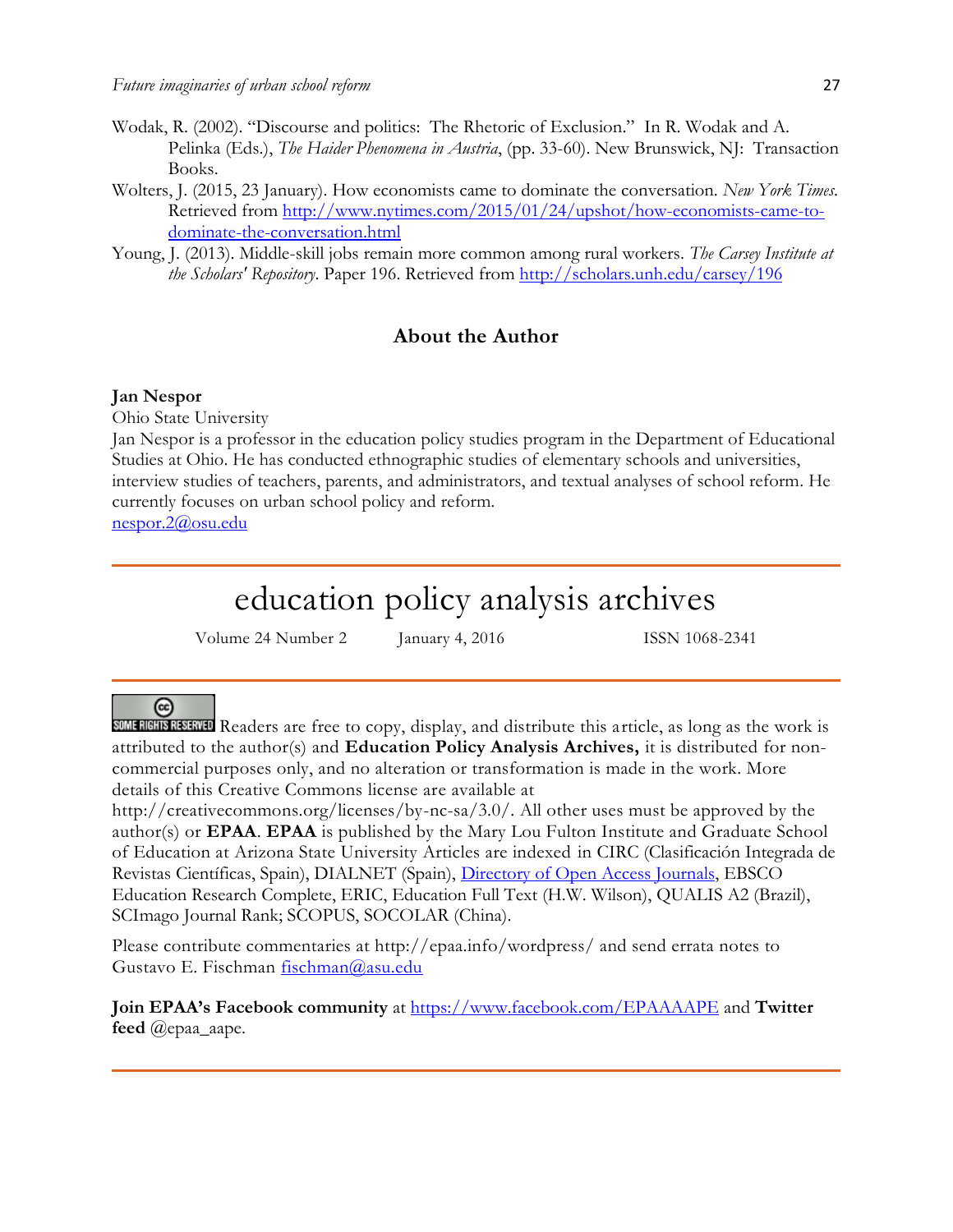## education policy analysis archives editorial board

Lead Editor: **Audrey Amrein-Beardsley** (Arizona State University) Executive Editor: **Gustavo E. Fischman** (Arizona State University) Associate Editors: **Sherman Dorn** (Arizona State University), **David R. Garcia** (Arizona State University), **Oscar Jimenez-Castellanos** (Arizona State University), **Eugene Judson** (Arizona State University), **Jeanne M. Powers** (Arizona State University)

| Jessica Allen University of Colorado, Boulder               | Christopher Lubienski University of Illinois, Urbana-<br>Champaign |
|-------------------------------------------------------------|--------------------------------------------------------------------|
| Gary Anderson New York University                           | Sarah Lubienski University of Illinois, Urbana-<br>Champaign       |
| Michael W. Apple University of Wisconsin, Madison           | Samuel R. Lucas University of California, Berkeley                 |
| Angela Arzubiaga Arizona State University                   | Maria Martinez-Coslo University of Texas, Arlington                |
| David C. Berliner Arizona State University                  | William Mathis University of Colorado, Boulder                     |
| Robert Bickel Marshall University                           | Tristan McCowan Institute of Education, London                     |
| Henry Braun Boston College                                  | Heinrich Mintrop University of California, Berkeley                |
| Eric Camburn University of Wisconsin, Madison               | Michele S. Moses University of Colorado, Boulder                   |
| Wendy C. Chi* University of Colorado, Boulder               | Julianne Moss University of Melbourne                              |
| Casey Cobb University of Connecticut                        | Sharon Nichols University of Texas, San Antonio                    |
| Arnold Danzig Arizona State University                      | Noga O'Connor University of Iowa                                   |
| Antonia Darder University of Illinois, Urbana-<br>Champaign | João Paraskveva University of Massachusetts,<br>Dartmouth          |
| Linda Darling-Hammond Stanford University                   | Laurence Parker University of Illinois, Urbana-<br>Champaign       |
| Chad d'Entremont Strategies for Children                    | Susan L. Robertson Bristol University                              |
| John Diamond Harvard University                             | John Rogers University of California, Los Angeles                  |
| Tara Donahue Learning Point Associates                      | A. G. Rud Purdue University                                        |
| Christopher Joseph Frey Bowling Green State<br>University   | Felicia C. Sanders The Pennsylvania State University               |
| Melissa Lynn Freeman* Adams State College                   | Janelle Scott University of California, Berkeley                   |
| Amy Garrett Dikkers University of Minnesota                 | Kimberly Scott Arizona State University                            |
| Gene V Glass Arizona State University                       | Dorothy Shipps Baruch College/CUNY                                 |
| Ronald Glass University of California, Santa Cruz           | Maria Teresa Tatto Michigan State University                       |
| Harvey Goldstein Bristol University                         | Larisa Warhol University of Connecticut                            |
| Jacob P. K. Gross Indiana University                        | Cally Waite Social Science Research Council                        |
| Eric M. Haas WestEd                                         | John Weathers University of Colorado, Colorado<br>Springs          |
| Kimberly Joy Howard* University of Southern<br>California   | Kevin Welner University of Colorado, Boulder                       |
| Aimee Howley Ohio University                                | Ed Wiley University of Colorado, Boulder                           |
| Craig Howley Ohio University                                | Terrence G. Wiley Arizona State University                         |
| Steve Klees University of Maryland                          | John Willinsky Stanford University                                 |
| Jaekyung Lee SUNY Buffalo                                   | Kyo Yamashiro University of California, Los Angeles                |

\* Members of the New Scholars Board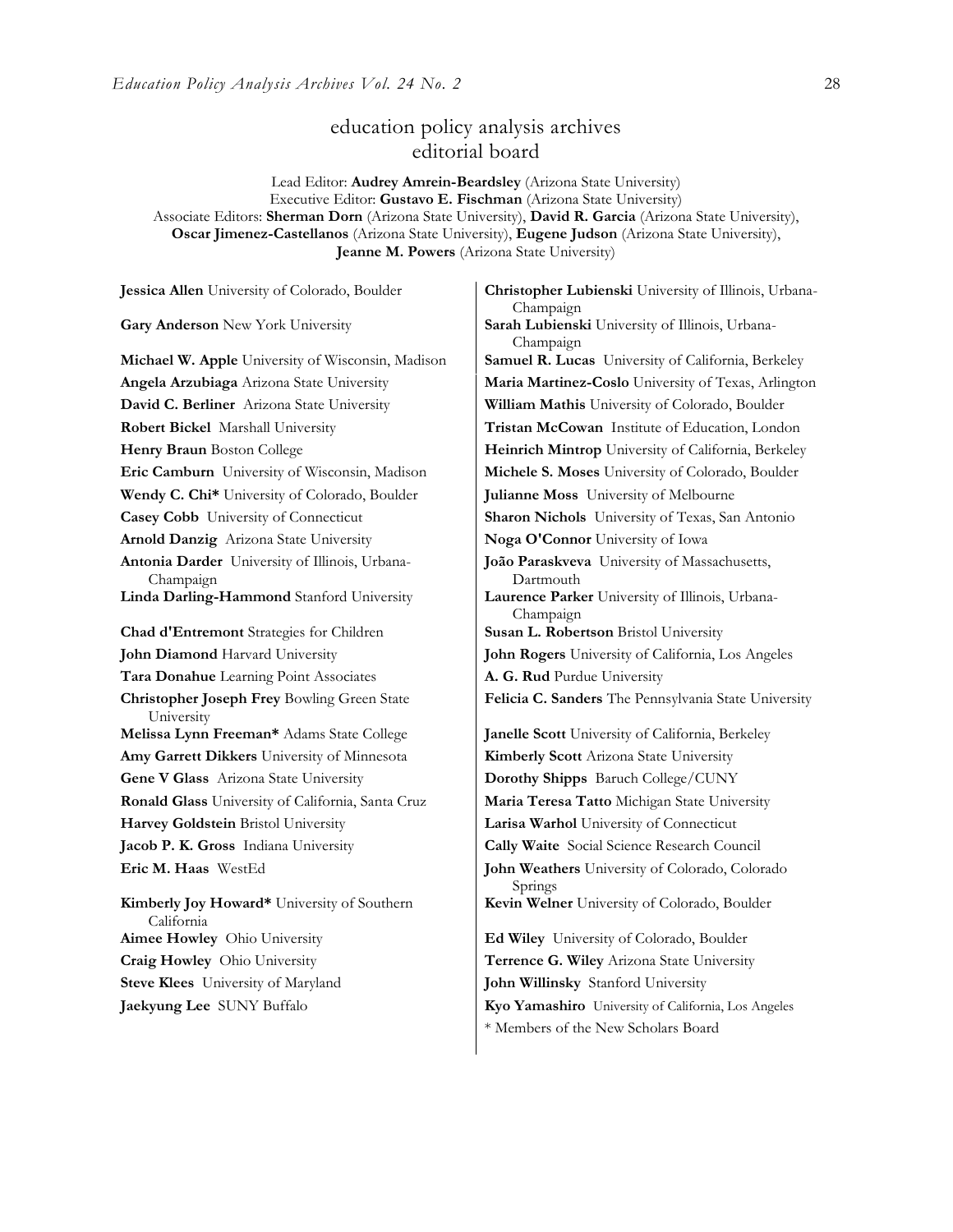## archivos analíticos de políticas educativas consejo editorial

#### Executive Editor: **Gustavo E. Fischman** (Arizona State University) Editores Asociados: **Armando Alcántara Santuario** (UNAM), **Jason Beech**, Universidad de San Andrés, **Antonio Luzon**, University of Granada

| Claudio Almonacid Universidad Metropolitana de                                                                           | Imanol Ordorika Instituto de Investigaciones                     |
|--------------------------------------------------------------------------------------------------------------------------|------------------------------------------------------------------|
| Ciencias de la Educación, Chile                                                                                          | Economicas - UNAM, México                                        |
| Pilar Arnaiz Sánchez Universidad de Murcia, España                                                                       | Maria Cristina Parra Sandoval Universidad de Zulia,<br>Venezuela |
| Xavier Besalú Costa Universitat de Girona, España                                                                        | Miguel A. Pereyra Universidad de Granada, España                 |
| Jose Joaquin Brunner Universidad Diego Portales,                                                                         | Monica Pini Universidad Nacional de San Martín,                  |
| Chile                                                                                                                    | Argentina                                                        |
| Damián Canales Sánchez Instituto Nacional para la<br>Evaluación de la Educación, México                                  | Paula Razquin UNESCO, Francia                                    |
| María Caridad García Universidad Católica del Norte,<br>Chile                                                            | Ignacio Rivas Flores Universidad de Málaga, España               |
| Raimundo Cuesta Fernández IES Fray Luis de León,                                                                         | Daniel Schugurensky Universidad de Toronto-Ontario               |
| España                                                                                                                   | Institute of Studies in Education, Canadá                        |
| Marco Antonio Delgado Fuentes Universidad                                                                                | Orlando Pulido Chaves Universidad Pedagógica                     |
| Iberoamericana, México                                                                                                   | Nacional, Colombia                                               |
| Inés Dussel FLACSO, Argentina                                                                                            | José Gregorio Rodríguez Universidad Nacional de<br>Colombia      |
| Rafael Feito Alonso Universidad Complutense de                                                                           | Miriam Rodríguez Vargas Universidad Autónoma de                  |
| Madrid, España                                                                                                           | Tamaulipas, México                                               |
| Pedro Flores Crespo Universidad Iberoamericana,                                                                          | Mario Rueda Beltrán Instituto de Investigaciones sobre           |
| México                                                                                                                   | la Universidad y la Educación, UNAM México                       |
| Verónica García Martínez Universidad Juárez                                                                              | José Luis San Fabián Maroto Universidad de Oviedo,               |
| Autónoma de Tabasco, México                                                                                              | España                                                           |
| Francisco F. García Pérez Universidad de Sevilla,                                                                        | Yengny Marisol Silva Laya Universidad                            |
| España                                                                                                                   | Iberoamericana, México                                           |
| Edna Luna Serrano Universidad Autónoma de Baja<br>California, México                                                     | Aida Terrón Bañuelos Universidad de Oviedo, España               |
| Alma Maldonado Departamento de Investigaciones<br>Educativas, Centro de Investigación y de Estudios<br>Avanzados, México | Jurjo Torres Santomé Universidad de la Coruña,<br>España         |
| Alejandro Márquez Jiménez Instituto de<br>Investigaciones sobre la Universidad y la Educación,<br>UNAM México            | Antoni Verger Planells University of Amsterdam,<br>Holanda       |
| José Felipe Martínez Fernández University of                                                                             | Mario Yapu Universidad Para la Investigación                     |
| California Los Angeles, USA                                                                                              | Estratégica, Bolivia                                             |
| Fanni Muñoz Pontificia Universidad Católica de Perú                                                                      |                                                                  |